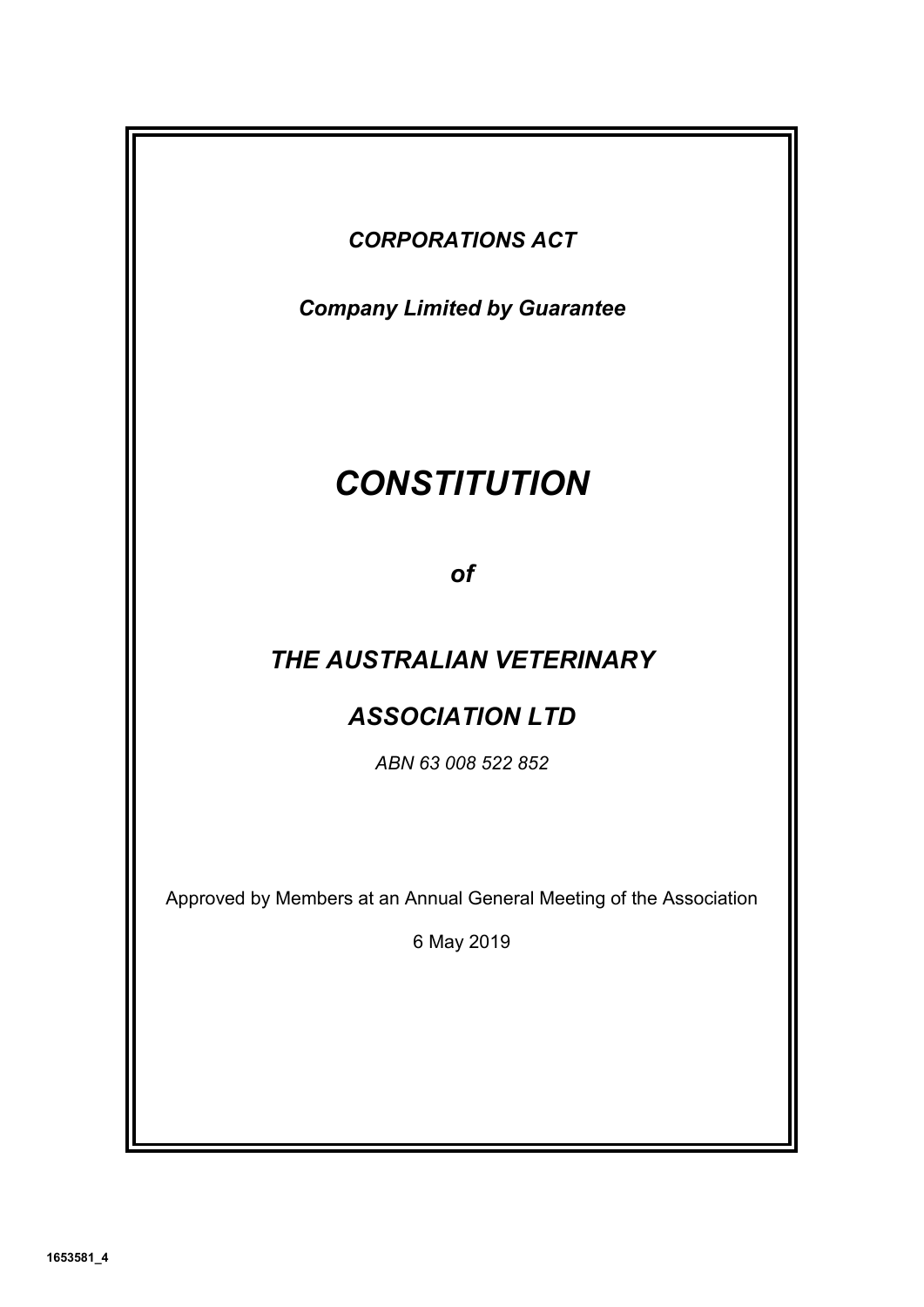# **CONTENTS**

| 1.         |  |
|------------|--|
| 2.         |  |
| 3.         |  |
| 4.         |  |
| 5.         |  |
| 6.         |  |
| 7.         |  |
| 8.         |  |
| 9.         |  |
| 10.        |  |
| 11.        |  |
| 12.        |  |
| 13.        |  |
| 14.        |  |
| 15.        |  |
| <b>15A</b> |  |
| 16.        |  |
| 17.        |  |
|            |  |
| 18.        |  |
| 19.        |  |
| 20.        |  |
| 21.        |  |
| 22.        |  |
| 23.        |  |
| 24.        |  |
| 25.        |  |
| 26.        |  |
| 27.        |  |
| 28.        |  |
| 29.        |  |
| 30.        |  |
| 31.        |  |
| 32.        |  |
| 33.        |  |
| 34.        |  |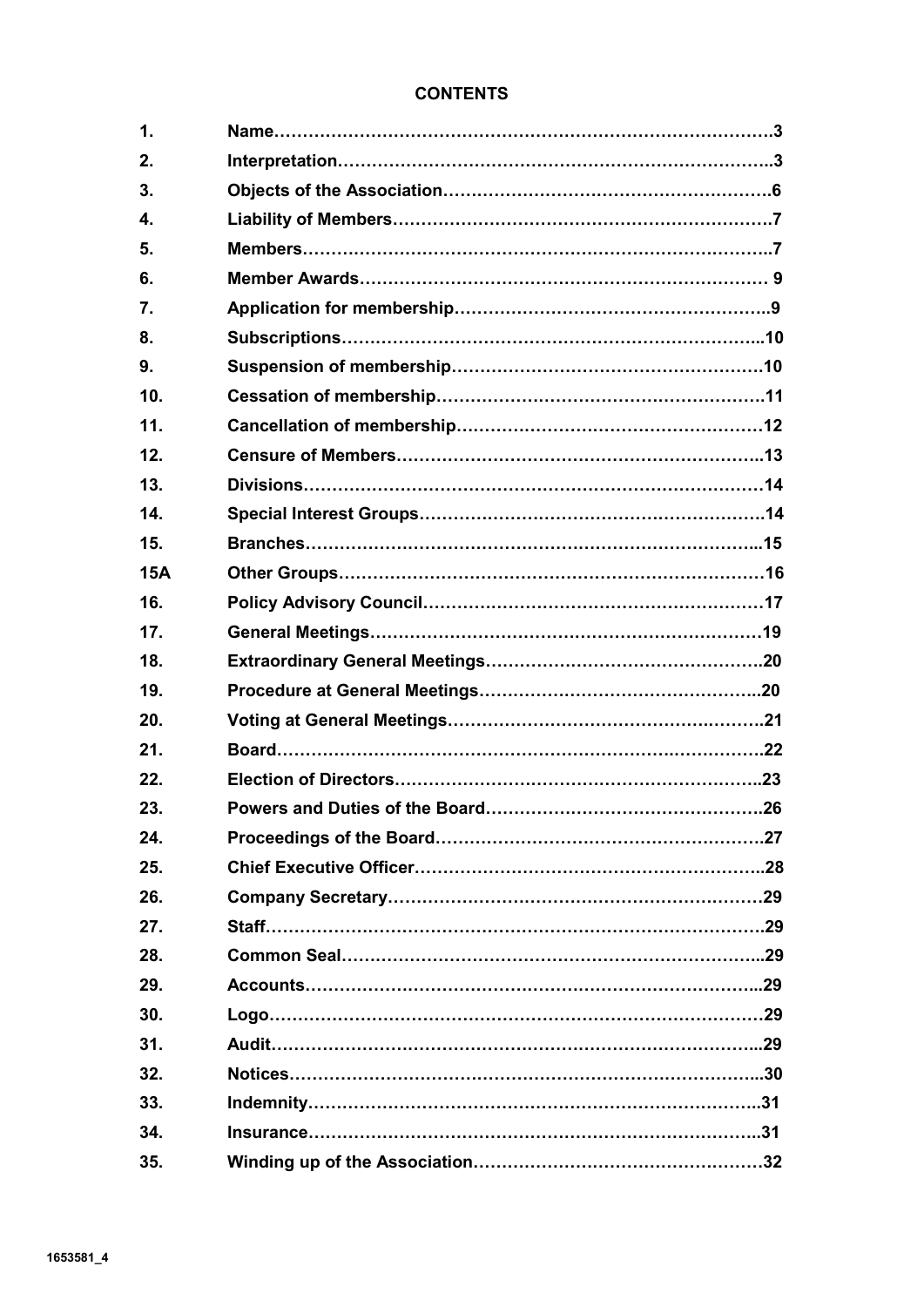# **AUSTRALIAN VETERINARY ASSOCIATION LIMITED**

### **1. NAME AND STRUCTURE**

- 1.1 The name of the company is "The Australian Veterinary Association Ltd" (hereinafter referred to as "The Association").
- 1.2 The Association is a public company limited by guarantee.
- 1.3 (a) The Association must not be operated for the purpose of the profit or gain of any Member.
	- (b) The Association does not have the power to:
		- (i) issue shares of any kind or
		- (ii) apply, pay or transfer, whether directly or indirectly, any portion of the income and property of the Association for the benefit of, or to a, Member, other than as provided in clauses 21 and 27.

#### **2. INTERPRETATION**

2.1 In this Constitution unless there be something in the subject or context inconsistent therewith:

> "Administration Fee" means a fee in the amount determined by the Board from time to time which is payable by a member suspended under clause 9.2 prior to reinstatement."

> "Corporations Act" means the Corporations Act 2001 or any statutory modification, amendment or re-enactment in force and any reference to any section, part or division is to that provision as so modified, amended or re-enacted.

> "Association" means The Australian Veterinary Association Limited (hereinafter referred to as "the Association")

"Board" means the Board of Directors of the Association

"Board Approved Group" means a group of members established by the Board pursuant to clause 15A of this Constitution.

 "Branch" means a group of Members established for the purpose of closer cooperation in professional matters within one (1) or more Divisions of the Association

 "Chief Executive Officer" means the CEO of the Association not being a Director who is appointed by the Board to that position and any person temporarily performing the duties of that officer

"Code of Professional Conduct" means the Association's code of conduct as amended from time to time regulating the professional behaviour of the Members

 "Company Limited by Guarantee" means a company formed on the principle of having the liability of its Members limited to the respective amounts that the Members undertake to contribute to the property of the company if it is wound up

 "Company Secretary" means that officer appointed to the position of Company Secretary by the Board for the purposes identified in the Corporations Act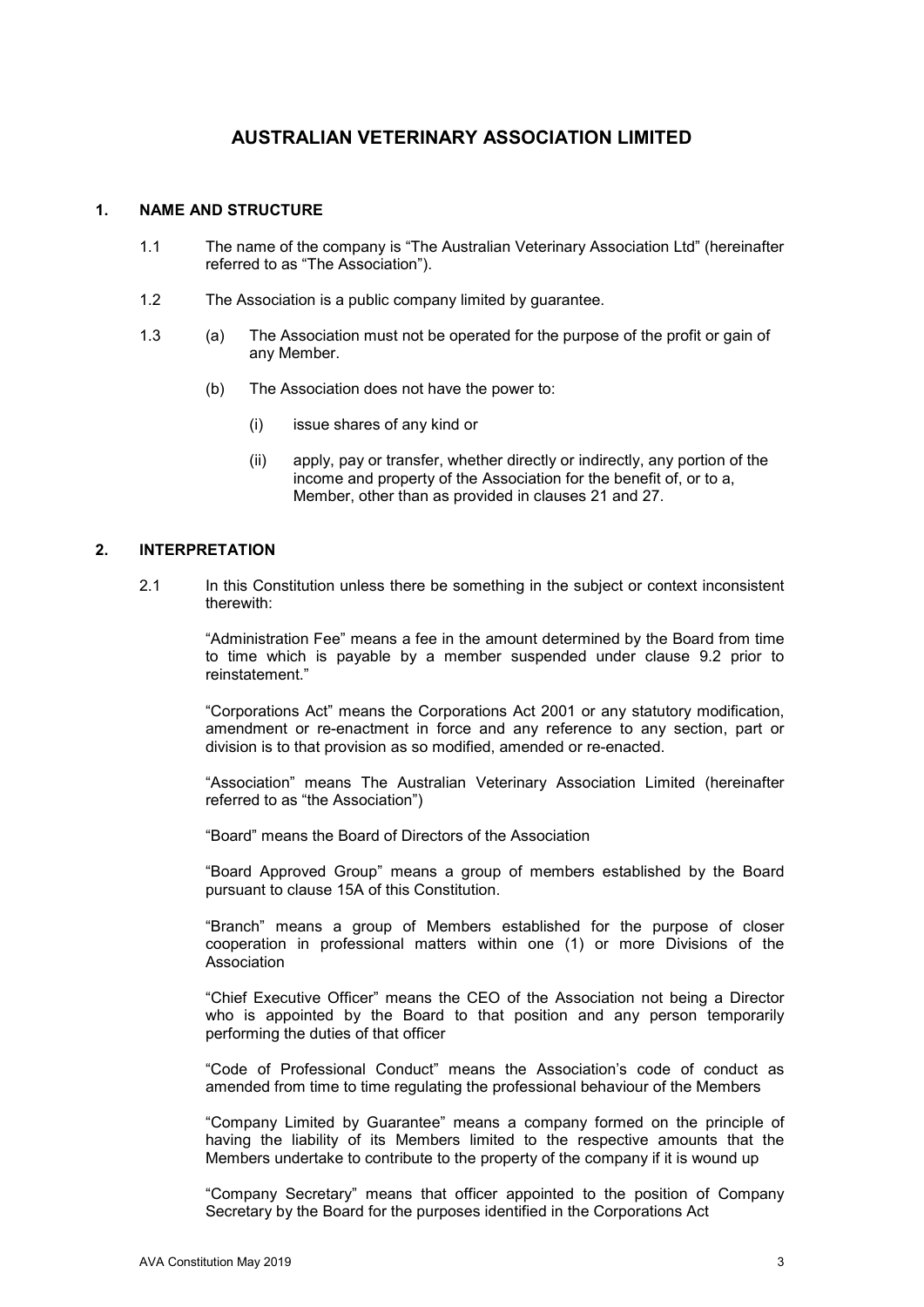"Constitution" means this Constitution of the Association as amended from time to time

"Council" means the Policy Advisory Council of the Association

"Councillor" means a Member of the Policy Advisory Council

"Director" means a Member of the Board

 "Division" means a local group of Members established in any State or Territory of the Commonwealth of Australia and recognised as a Division in accordance with the provisions of this Constitution

"Electronic Communication" has the meaning given in section 5 of the Electronic Transactions Act 2000 (NSW).

"Equivalent Overseas Veterinary Association" means an overseas veterinary association (however styled or constituted) as approved by the Board in its discretion for the purposes of clause 5.3(b)

"Ex officio" means by virtue of the office held by the person

"Financial voting Member" means a Member who has no money or debt outstanding and payable to the Association

"Journal" means the Australian Veterinary Journal as published by the Association

 "Member" means a person admitted to membership of the Association in accordance with this Constitution

 "Members Register" means the Members Register kept pursuant to the Corporations Act

"Month" means calendar month.

 "National Veterinary Examination" means the course and examinations, for veterinarians who have qualified overseas to enable them to become eligible to be registered as a veterinarian in Australia, administered by The Australasian Veterinary Boards Council Inc."

"Registered Office" means the registered office for the time being of the Association

"Relevant AGM" means the Annual General Meeting next following the Annual General Meeting held in 2007

"retired from full-time employment" means to be employed, self-employed or engaged in any activity for remuneration for less than 10 hours per week."

 "Rules" means the operational guidelines for each of the Divisions, Special Interest Groups, Branches and Board Approved Groups.

"Seal" means the Common Seal of the Association

 "Special Business" refers to that part of the General Meeting agenda that contains special resolutions

 "Special Interest Group" means a group of Members established for the purpose of promoting and maintaining a specialised interest associated with veterinary science or veterinary practice in Australia that is recognised as a Special Interest Group in accordance with the provisions of this Constitution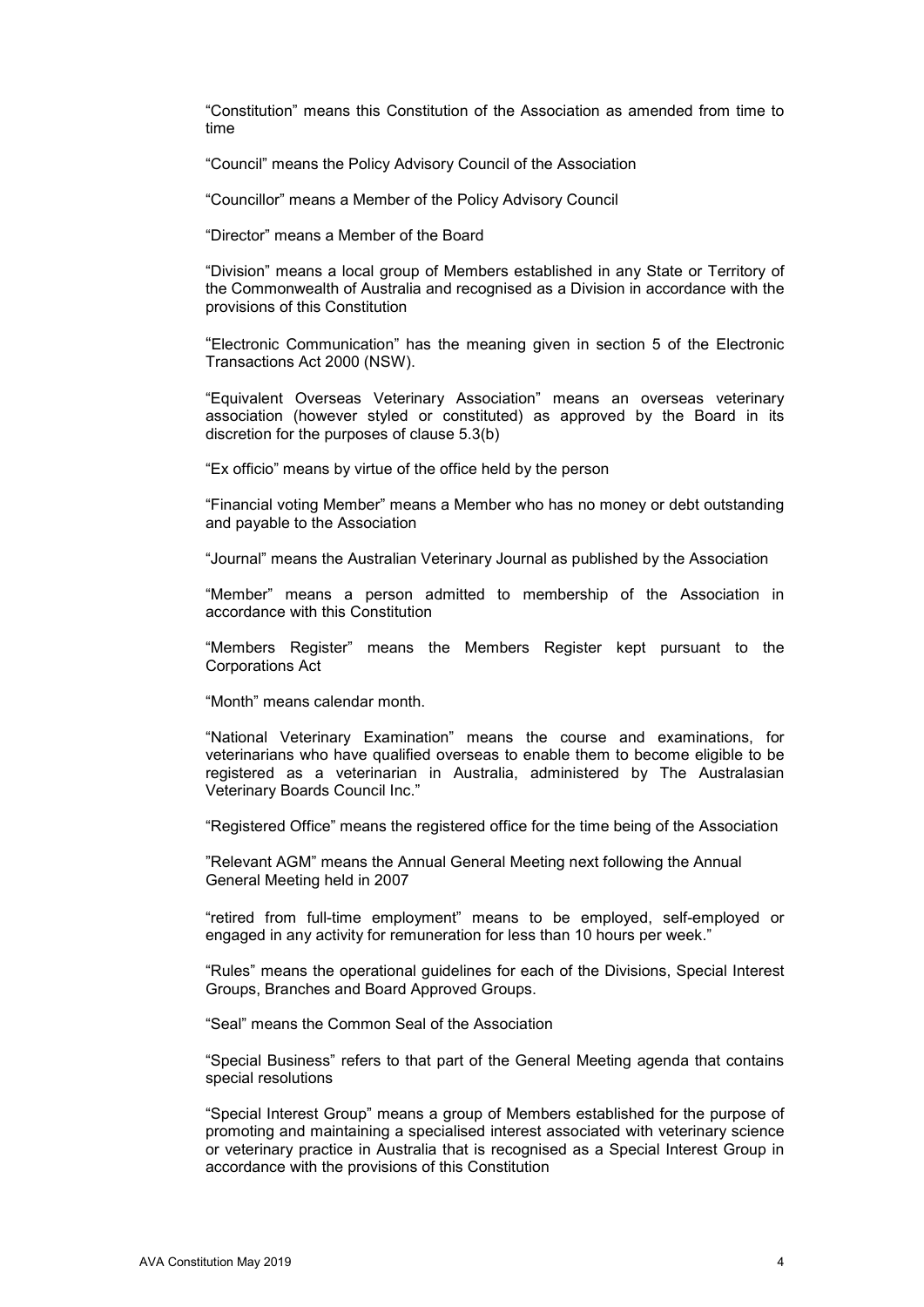"Special Resolution" means the form of resolution as defined by the Corporations Act that has been passed by at least 75% of the votes cast by Members entitled to vote on the resolution

 "Statutes" means and includes every code and ordinance from time to time in force concerning Companies Limited by Guarantee

"Undergraduate Branch" means a group of Student Members, of which there shall be no more than one (1) group per Veterinary Faculty at any time, established within a Veterinary Faculty of an Australian university for the purpose of closer cooperation in professional matters with one (1) or more Divisions of the Association.

"Veterinarian" means:

 (a) a person who holds a qualification in Veterinary Science which meets the conditions for registration as a Veterinary Surgeon/Veterinary Practitioner/Veterinarian in Australia (as those terms are defined in the Australian jurisdiction applicable to that person) or

 (b) in the case of an Associate Member a person who holds a qualification in veterinary science from a veterinary educational establishment listed by the World Organisation for Animal Health on the OIE Global List of Veterinary Education Establishments (or from a veterinary educational establishment on any other world list as approved by the Board) which entitles them to registration as a veterinarian (however described) in their jurisdiction , but who is not registered, or who do not meet the conditions for registration as a veterinarian in Australia.

 "In writing" or '"written" includes printing, lithography, typing, writing or other modes representing or reproducing words, figures, drawings or symbols in a visible form including by electronic means as contemplated by the Electronic Transactions Act 2000 (NSW).

- 2.2 Words importing the singular number also include the plural number and vice versa and words importing masculine gender include the feminine gender and words importing persons include corporations.
- 2.3 Words or expressions contained in this Constitution shall be interpreted in accordance with the provisions of the Corporations Act and where there is any inconsistency between a clause of this Constitution and a provision of the Corporations Act which may not be amended or excluded, the Corporations Act shall prevail to the extent of the inconsistency.
- 2.4 Unless the context otherwise requires, an expression used in this Constitution that has a particular meaning in the Corporations Act has the same meaning in this Constitution.
- 2.5 (a) The Association may modify or repeal this Constitution or any provision of it by special resolution from time to time and, subject to clause 2.5(b), such modification, repeal or adoption takes effect on the date on which the resolution is passed or, if the resolution specified a date which is later than the date on which the resolution is passed, on that date.
	- (b) No addition, alteration or amendment may be made to this Constitution unless the same shall have been submitted to the Ministers of the Crown for the time being administering the Corporations Act and the Income Tax Assessment Act 1997 on such occasions and in such terms as the relevant Act or regulations there under require.
- 2.6 "Including" and similar expressions are not words of limitation.
- 2.7 A reference to a business day means a day during which banks are open for general banking business in New South Wales, Australia.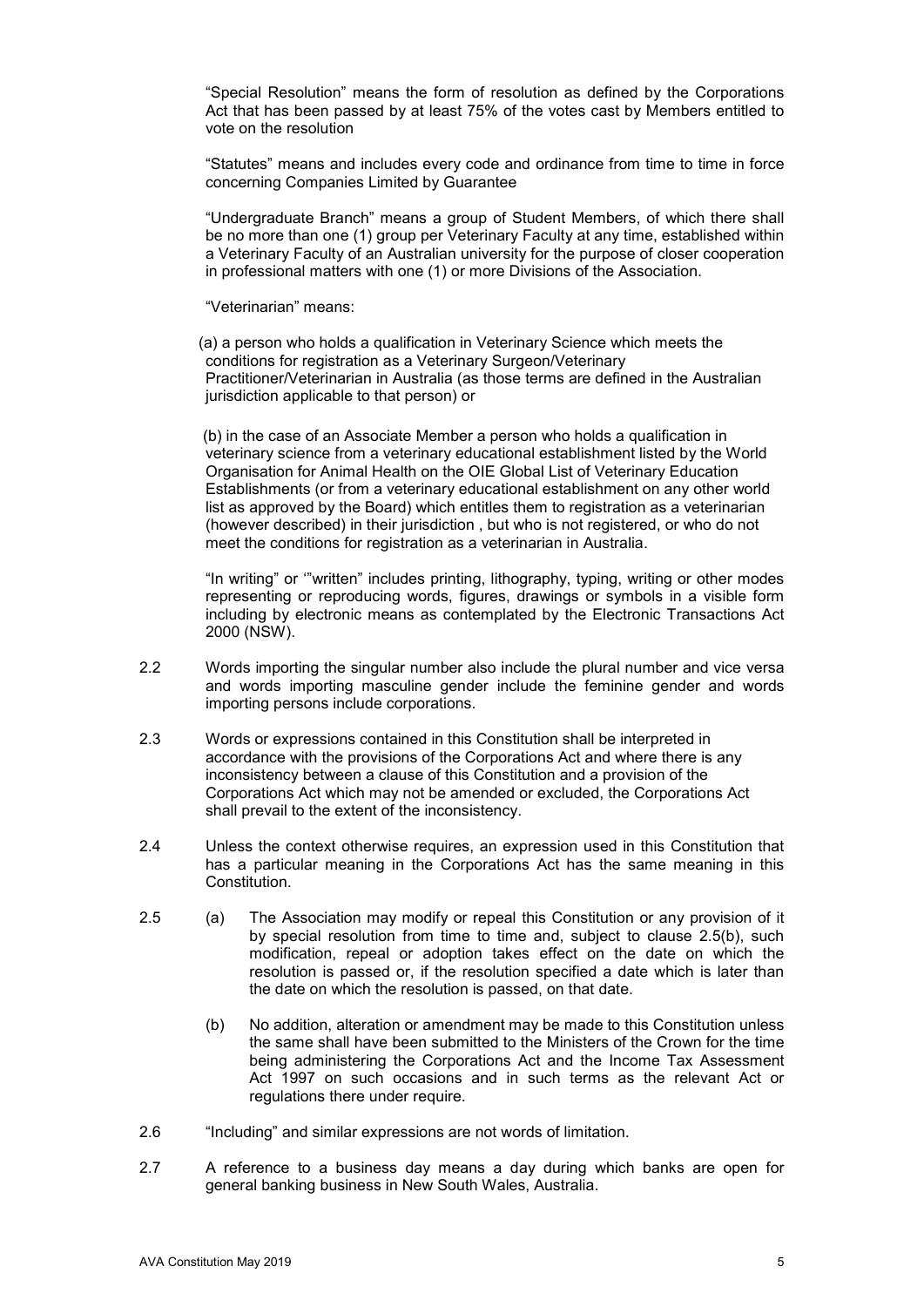## **3. OBJECTS OF THE ASSOCIATION**

- 3.1 The main object for which the Association is established is to promote and advance veterinary and allied sciences in Australia.
- 3.2 To carry out or further the object described in clause 3.1, the Association is to:
	- (a) in general, encourage, promote, stimulate and foster interest in veterinary and allied sciences and the study and advancement of veterinary and allied sciences
	- (b) promote, facilitate, carry out or sponsor:
		- (i) research into veterinary and allied sciences generally and if required establish or facilitate the establishment of research committees and research funds for the development of the veterinary and allied sciences
		- (ii) investigations into animal diseases and their control and treatment and
		- (iii) publication of the results of research conducted in respect of the resources
	- (c) encourage, facilitate and support further education in veterinary and allied sciences
	- (d) provide accurate and up-to-date information to the Australian community on matters of veterinary science and practice that may impact on the welfare of animals
	- (e) establish and maintain a library of articles of interest and reference materials in connection with veterinary and allied sciences
	- (f) collect and circulate statistics and other information relating to the veterinary or allied sciences
	- (g) make known and further the object of the Association by the publication and distribution of scientific papers, journals and other appropriate forms of publication from time to time
	- (h) provide professional advice and assistance to public institutions, animal industry groups and community organisations on matters relating to veterinary or allied sciences
	- (i) promote, facilitate, carry out or sponsor training in veterinary and allied sciences
	- (j) act as a medium through which Members and the general veterinary profession can communicate, interact and exchange skills and information
	- (k) consider questions of policy and encourage, facilitate and enter into discussions with the government or authorities (national, State, local or otherwise) or any person or company to promote relevant issues of national importance to the profession which may impact on how the profession advances and promotes veterinary and allied sciences in Australia and to obtain from such government, authority, person or company any rights, privileges, charters, contracts, licences and concessions which further the Company's object
	- (l) provide financial assistance to projects and activities which promote the study of and advance the welfare of animals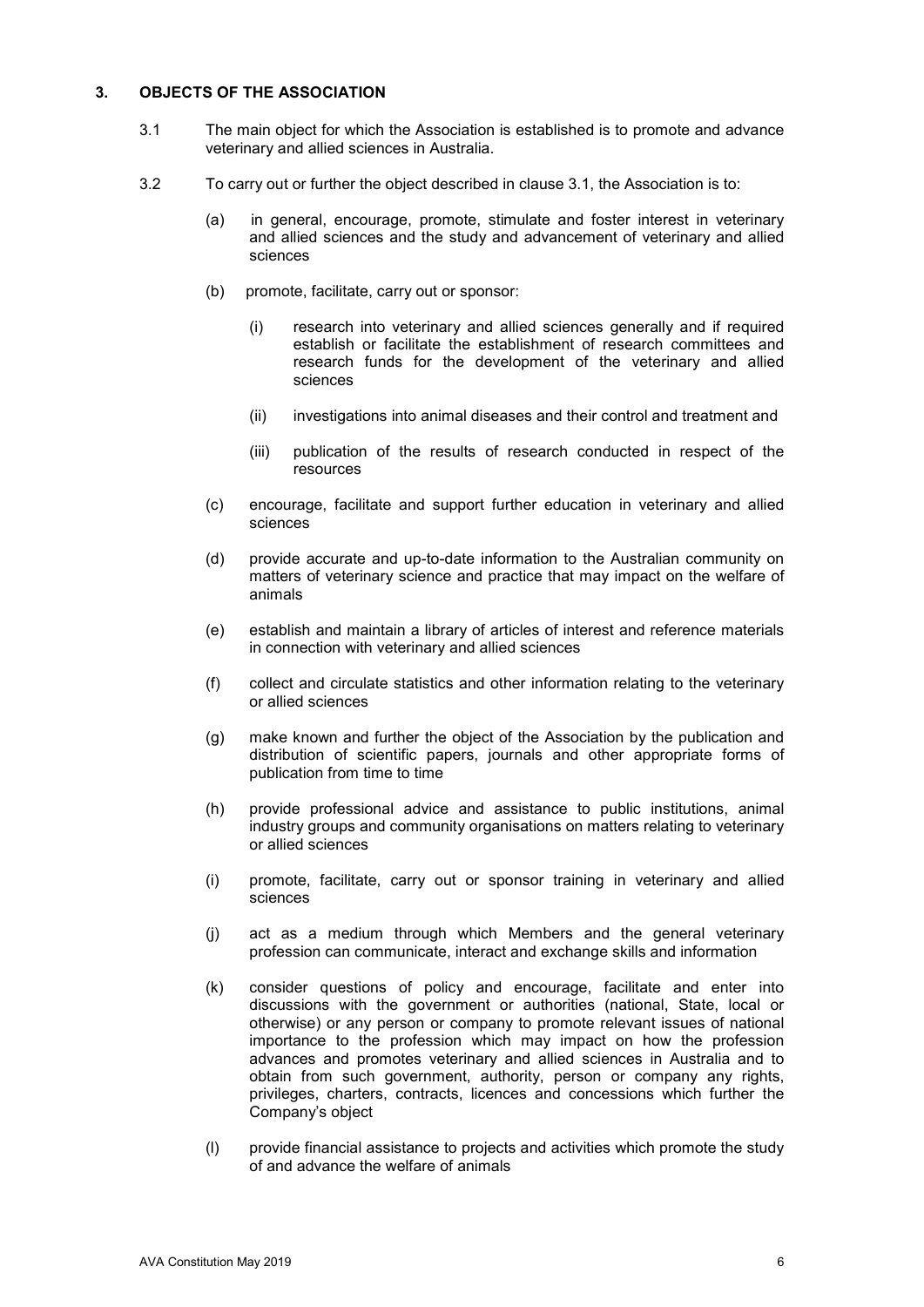- (m) become a member, support or subscribe to any other association whether incorporated or not having objects altogether or in part similar to those of this Association and whose constitution restricts the distribution of its income or property to an extent at least as great as that imposed on the Association by clause 1.3
- (n) accept appointment and act in the capacity as trustee and to undertake and execute any trusts which may seem directly or indirectly conducive to any of the objects of the Association
- (o) subscribe to any local or other charities and to grant donations for any public purpose connected with the objects of the Association
- (p) acquire copyrights, rights of publication or reproduction and other rights in respect of any matter relating to veterinary and allied sciences
- (q) promote the fair, honourable and ethical practice of and research in veterinary and allied sciences, to suppress malpractice, to address disputed points of practice and to attempt to resolve all questions of professional usage and courtesy
- (r) purchase or lease any land or buildings and to erect any buildings required for the purposes of the Association, to sell, improve, manage, develop, exchange, lease, mortgage, dispose of, turn to account or otherwise deal with all or any part of the property and rights of the Association
- (s) invest the moneys of the Association not immediately required upon such securities as may from time to time be determined by the Board
- (t) make provision for the payment to veterinary benevolent or defence funds and to provide for the possible future amalgamation of existing or future benevolent and defence funds, and
- (u) generally to do all such acts, matters and things and to enter into and make such arrangements as are incidental or conducive to the attainment of the main object of the Association.

# **4. LIABILITY OF MEMBERS**

- 4.1 The liability of the Members is limited to an amount not exceeding fifty (50) dollars.
- 4.2 Each Member of the Association undertakes to contribute to the assets of the Association in the event of its being wound up while he/she is a Member or within one (1) year after he/she ceases to be a Member.

# **5. MEMBERS**

- 5.1 There must be at least one (1) Member.
- 5.2 Notwithstanding the provisions of this Constitution, all those persons who have been recipients of the award of Honorary Fellows, Honorary Associate Members and Life Fellows shall retain that status and continue to enjoy the benefits of that status.
- 5.3 There shall be seven (7) categories of Members of the Association whose annual subscription (if any) includes membership of the Australian Veterinary Association Limited and of the Division in which the Member is domiciled (or such Division nominated by the Member and approved by the Association) and any branch or branches of the Members' choosing as follows: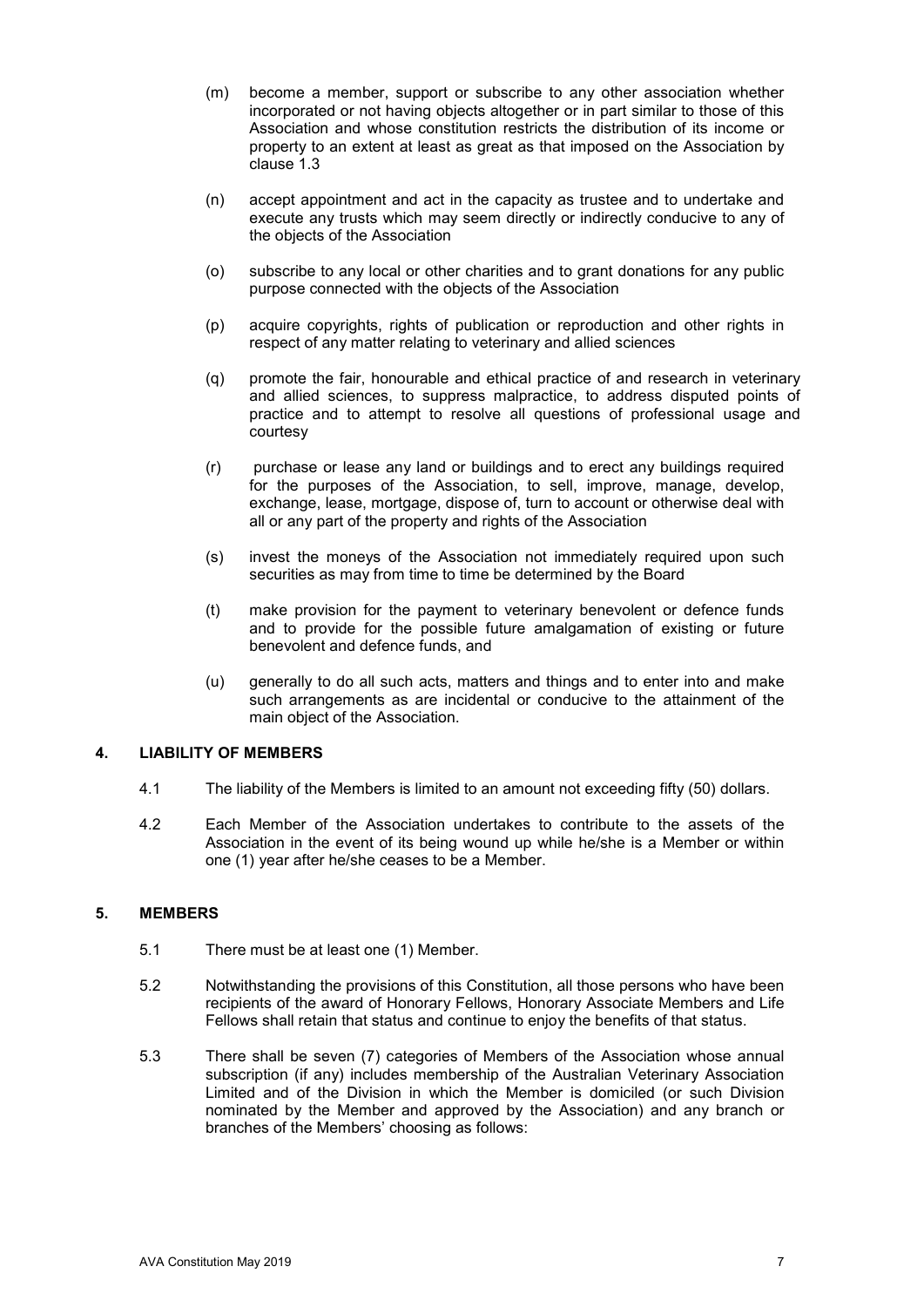- (a) FULL MEMBERS who shall be restricted to Veterinarians within the meaning given in subparagraph (a) of the definition of "Veterinarian". Full members shall have all of the privileges and liabilities of membership.
	- (b) LIFE MEMBERS shall have been Full Members of the Association or an Equivalent Overseas National Veterinary Association in the aggregate for not less than thirty-five years (35) years and be retired from full-time employment. Life members as at 30 June 2012 shall continue to have the same rights and obligations as they had as at that date.
	- (c) STUDENT MEMBERS shall be veterinary students enrolled in a faculty of Veterinary Science at an Australian University or in the National Veterinary Examination (see clause 2.1). Student Members shall have all the privileges and liabilities of membership except those of voting and holding office other than holding office of an Undergraduate Branch. A Student Member shall, upon graduation with a registrable degree in veterinary science or on passing the National Veterinary Examination and upon payment of a subscription as determined by the Board from time to time, become a Full Member of the Association without needing to complete an application for membership
	- (d) OVERSEAS MEMBERS shall meet the eligibility requirements to be admitted as Full Members of the Association and be living outside the Commonwealth of Australia. Overseas Members shall have all the privileges and liabilities of membership except those of holding office;
	- (e) ASSOCIATE MEMBERS who shall be
		- (a) persons who are Veterinarians within the meaning given in subparagraph (b) of the definition of "veterinarian"; or
		- (b) persons who are approved by the Board (including after nomination by the person seeking membership, a member, a Division, Special Interest Group or Board Approved Group) to be Associate Members by reason of their professional attainments or close association with the veterinary profession. Associate Members shall have all the privileges and liabilities of membership except for those of voting and holding office;
	- (f) HONORARY MEMBERS are eminent non-veterinarians who have rendered service to the Association or the veterinary profession in general. Such Honorary Members shall have all the rights and obligations of membership except those of voting and holding office.
	- (g) FELLOWS are veterinarians who have been bestowed the status of FELLOW under clause 6.2 herein, in recognition of their exemplary contribution to the veterinary profession through their services to the Association. Fellows shall have all the privileges and liabilities of membership. The number of Fellow Members will be limited to seventy (70) members or such number as determined by the Board from time to time.
- 5.3A The Board may from time to time identify various groups of members (a Class) of the Association within the categories specified in clause 5.3 for the purpose of providing such a Class of member with access to specific services and materials for a subscription or fee. The Classes, subscriptions or fees will be set by the Board
- 5.4 All seven (7) categories of Members of the Association may make application for membership of one or more of the Association's Special Interest Groups or Board Approved Groups. Only those persons who are Members of the Association may join Special Interest Groups, Board Approved Groups. Divisions and Branches unless the Board determines that such right is not available to that class of Member.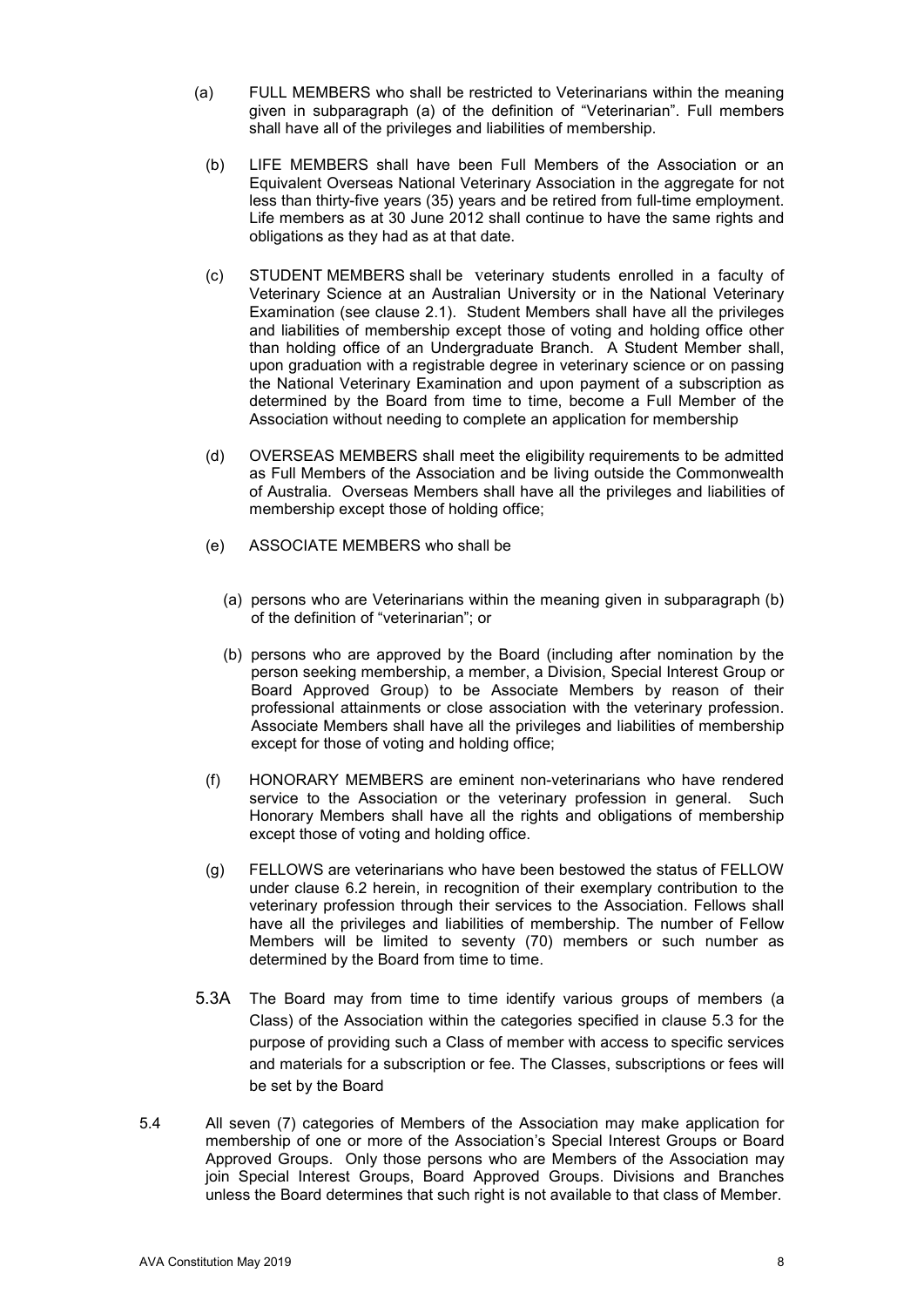5.5 Application for and continuation of membership in any category of membership of the Association is subject to the member complying with all provisions of this Constitution.

### **6. MEMBER AWARDS**

- 6.1 The Board of the Association may, on the recommendation of a Division, Special Interest Group or other grouping of Members, recommend awards for Members to external bodies and/or bestow forms of Association recognition on Members through awards and/or postnominals.
- 6.2 The highest award that can be bestowed on a Member is the status of FELLOW. Association Fellows shall be Members of the Association who have been recognised by their colleagues for outstanding service to the Association.

# **7. APPLICATION FOR MEMBERSHIP**

- 7.1 There is no limit to the numbers of Members of the Association.
- 7.2 The Members of the Association are bound by this Constitution and are bound by the Principles of the Code of Professional Conduct for Members of the Australian Veterinary Association as adopted by the Board from time to time.
- 7.3 Intending Members must make application on the form prescribed from time to time by the Association or by the Board for acceptance as a member.
- 7.4 The Board need give no reason for rejection of an application. If an application is rejected then the Company Secretary must notify the applicant in writing.
- 7.5 If an applicant is accepted for membership the Company Secretary must:
	- (a) notify the applicant in writing, and
	- (b) confirm payment of the annual subscription.
- 7.6 The applicant becomes a Member upon approval by the Board and payment of the annual subscription and, in the case of reinstatement of membership after suspension under clause 9.2, by meeting the requirements of clause 9.3.
- 7.7 The Association shall keep a Members Register, which shall contain the name of each Member, and such other particulars as the Board from time to time may determine, subject to Privacy legislation.
- 7.8 Any change in the particulars relating to a Member contained in the Members Register shall be immediately communicated to the Company Secretary by the Member in writing or by such other means as the Board may from time to time determine.
- 7.9 The rights and privileges of every Member shall be personal to that Member and shall not be transferable by any act of that Member or by operation of law.
- 7.10 Only those with a current membership card may represent themselves as a Member of the Australian Veterinary Association.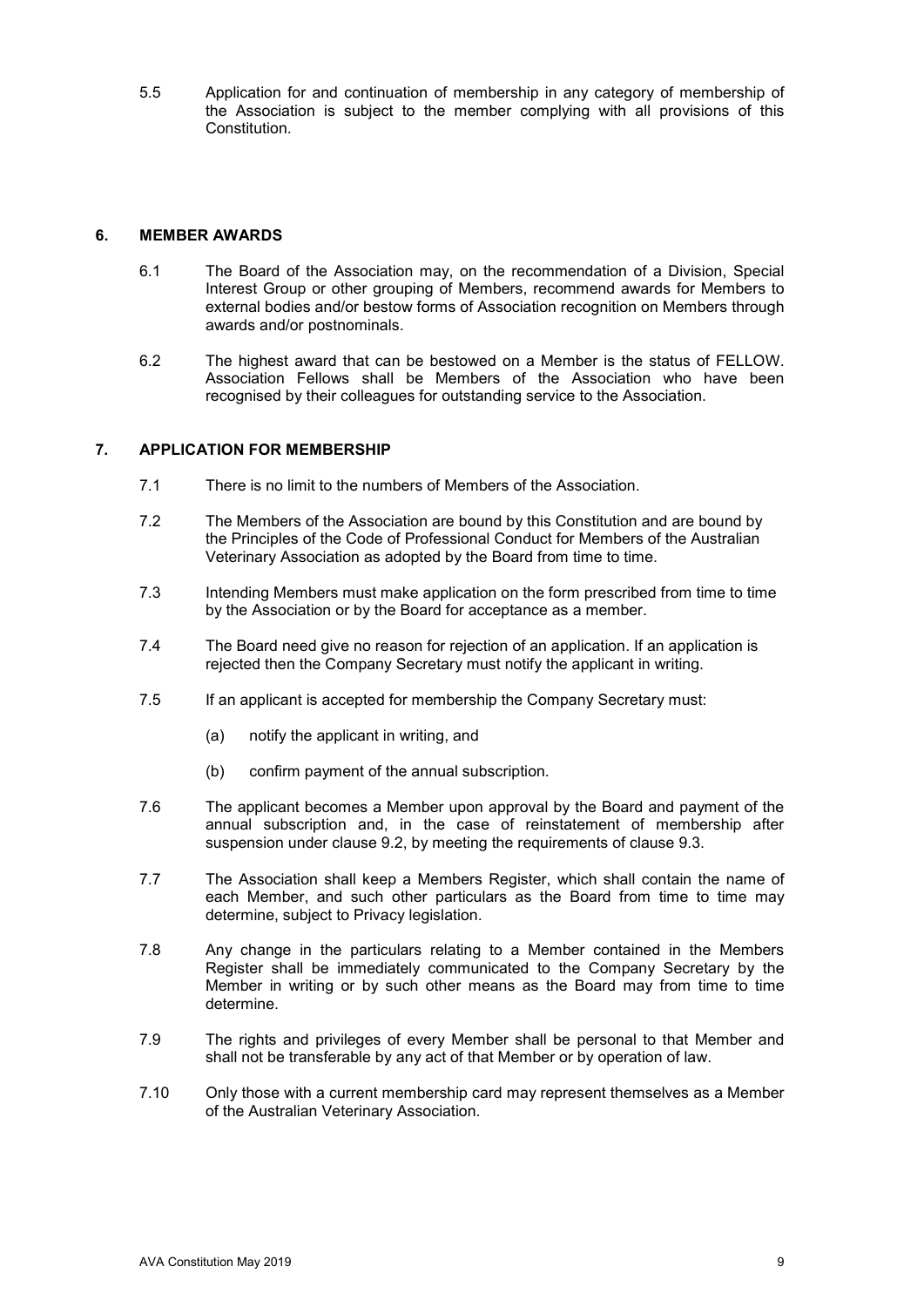### **8. SUBSCRIPTIONS**

- 8.1 Members shall pay annual subscriptions (for any class, category or classification of membership however described) in the amount and by any method and in respect of such twelve (12) month period (or other period) as determined by the Board from time to time. The Board may determine increases in the annual subscriptions payable by members from time to time subject to a requirement that if the proposed increase is greater than 5% of the subscriptions then applicable the Board must first consult with financial voting members listed in the Members Register at the time consultation is to take place about the proposed increase in subscriptions, by using any technology the Board determines from time to time.
- 8.2 Annual subscriptions are due and payable to the Association on the date, and in any manner or method determined by the Board from time to time. The Board may agree to accept payment in instalments on terms notified by it from time to time.
- 8.3 (a) Each newly admitted Member is required to pay the application fee (if any) and annual subscription at the time of admission to membership and in such manner or method as is determined by the Board from time to time.
	- (b) Each Member who is reinstated after a suspension of membership pursuant to clause 9.2 shall pay the determined Administration Fee (if any) and such annual subscription as is determined by the Board.
- 8.4 Notwithstanding these provisions, the Board may determine concessional rates for annual subscriptions based on specific classifications of membership or other criteria as determined by the Board from time to time.
- 8.5 The Board may in its sole discretion consider from time to time requests from Members or from their Division, Special Interest Group, Branch or Board Approved Group for a temporary waiver of subscription fees for a Member.

# **9. SUSPENSION OF MEMBERSHIP**

- 9.1 (a) Except in circumstances agreed to by the Board, where payment of any annual subscription by a Member has not been made within one (1) month of the due date the Board may impose such restrictions or withdrawals of the Member's rights and services as is prescribed by Board policy from time to time.
	- (b) For avoidance of doubt, where a Member whose membership rights or services have been affected under clause 9.1 for non-payment the following rules will apply to that Member:
		- (i) the rights and services available to the Member will be restricted, or withdrawn (fully or partially) in accordance with Board policy for that category and/or class of Member; and
		- (ii) the Member will be entitled to have all such rights and services reinstated without any further requirements by payment of the annual subscription no later than three (3) months from the due date
- 9.2 Without limiting the powers of the Board in clause 9.1, a person shall have their membership of the Association suspended for non payment of renewal of membership subscriptions within three (3) months of the due date and the name of the person whose membership has been suspended shall be removed from the Members Register. Such persons are no longer entitled to use any Association materials, or benefit from any of the privileges of Association membership.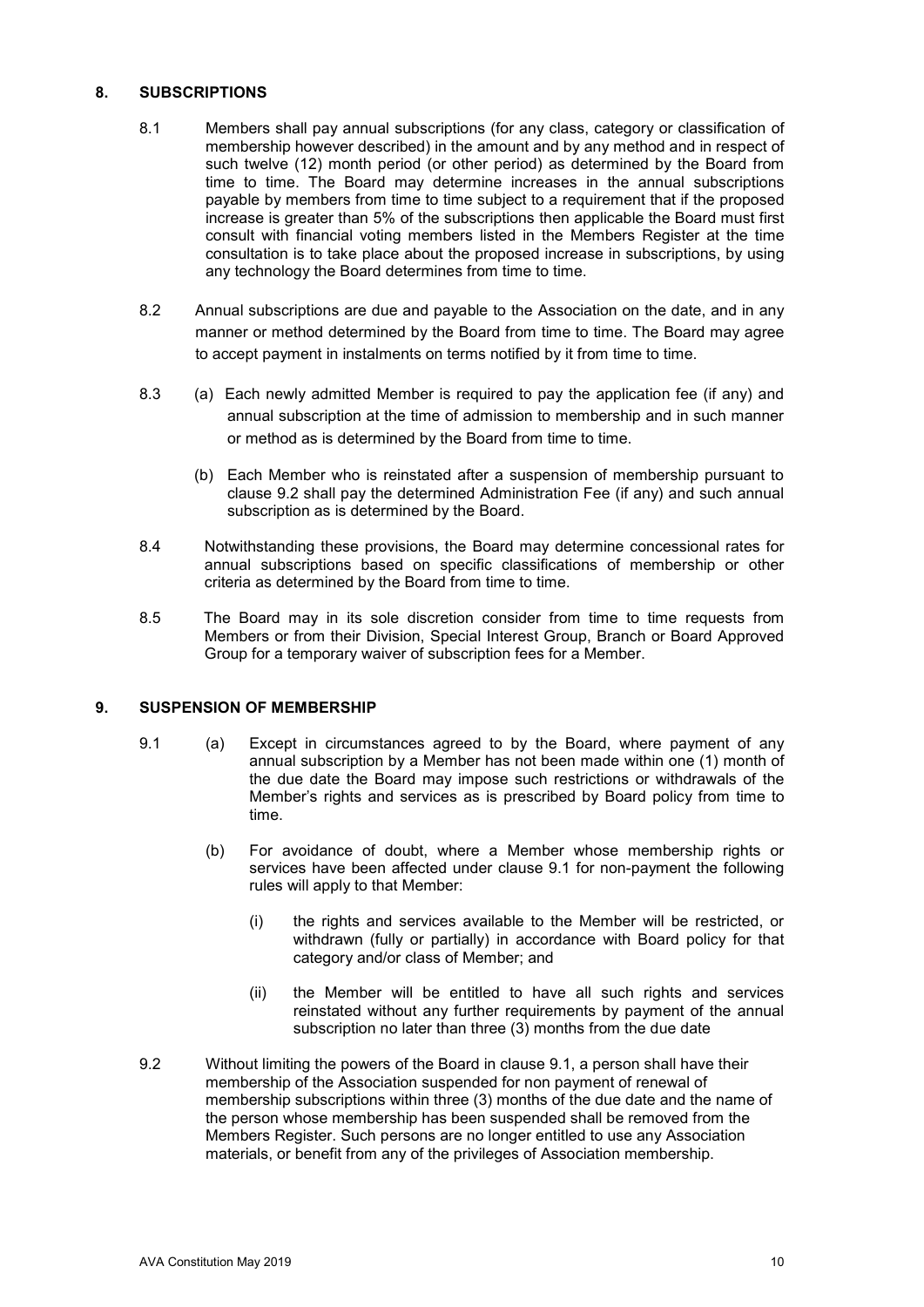- 9.3 A Member under suspension for non payment of the annual subscription shall only have their full rights as a Member reinstated once that person pays to the Association:
	- (a) the Administration Fee;
	- (b) the annual subscription amount applicable for the period as determined by the Board
- 9.4 The Board may from time to time in its absolute discretion determine and/or vary:
	- (a) Any policy issued in relation to clause 9.1,
	- (b) the rights and/or services of any Member to be restricted or withdrawn under clause 9.1 including, and without limitation, loss of access to Association materials and loss of benefits from any of the privileges of Association membership;
	- (c) the requirements to be met before a suspended member under clause 9.2 may have their membership reinstated, if any;
	- (d) the maximum period of suspension before a suspended membership is considered to have ceased under clause 10; and
	- (e) any other matter that relates to the above

#### 10. **CESSATION OF MEMBERSHIP**

- 10.1 A person shall cease to be a Member of the Association:
	- (a) upon the death of that person
	- (b) if the person becomes unsound of mind or is liable to be dealt with in any way under the laws relating to mental health
	- (c) if the person becomes bankrupt or assigns his or her estate or enters into a deed of arrangement for the benefit of his or her creditors
	- (d) if the person (being a Full Member) is refused or becomes ineligible for registration as a veterinarian in Australia or the person's name is removed or becomes removable from the register of veterinary practitioners as maintained in any State or Territory of Australia
	- (e) if the person (being a Student Member) is no longer enrolled in a faculty of veterinary science at a university in Australia, or
	- f) upon resignation by that person of their membership by notice in writing to the Association.
	- (g) upon expiry of such period of suspension of membership under clause 9.2 as the Board may determine
- 10.2 The name of the person whose membership has ceased shall be removed from the Members Register.
- 10.3 Any person who has resigned their membership shall nevertheless remain liable for and shall pay the Association all moneys, which at the time of cessation of that membership may be due from that Member to the Association.
- 10.4 Any person who has resigned his or her membership is no longer entitled to use any Association materials or represent themselves as members of the Association.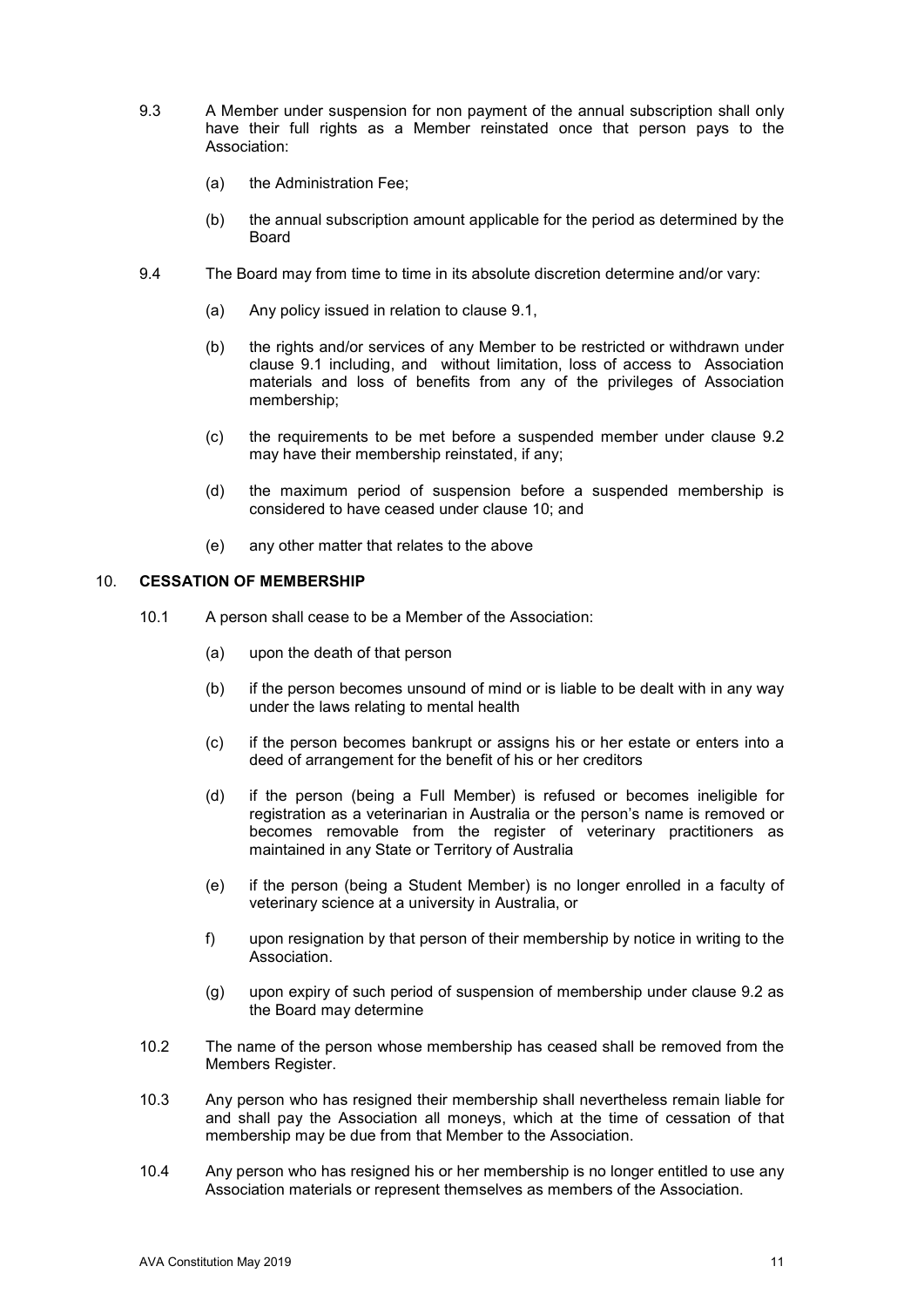## **11. CANCELLATION OF MEMBERSHIP**

- 11.1 The Board shall have the power to cancel the membership of any Member:
	- (a) whose name is removed from the register of Veterinarians as maintained by the Veterinary Surgeons Board in any State or Territory as a result of a disciplinary action by that Board, or another Board with which the Member was registered, or
	- (b) who has been convicted of any offence under an Act dealing with
		- **•** registration of veterinarians, or
		- controls over the supply and use of poisons or agricultural and veterinary chemicals, or
		- cruelty to animals.
	- (c) who has been convicted of any criminal offence
	- (d) Subject to clause 11.4, who, after due investigation by a Board-appointed complaints investigative group, is found to have behaved in such a way as to bring the Association or the profession into disrepute, including by having
		- **•** breached this Constitution, or
		- breached any Code of Professional Conduct for Association Members adopted by the Association in accordance with the provisions in clause 7.2, or
		- publicly acted or spoken when representing the Association to contradict Board-approved policy of the Association (not including comments in the Journal of the Association), or
		- made a false or misleading statement in any application to become a Member of the Association, or
		- persistently acted or spoken publicly in a way that denigrates or otherwise undermines the Association, the Board, or the Executive of any Division, Branch, Special Interest Group or Board Approved Group.
- 11.2 Any Division, Special Interest Group, Branch, Board Approved Group or Member can make a complaint in writing about another Member if they reasonably believe that the Member has acted in a manner detrimental to the promotion of the objects of this Association or if the Member has acted in a manner calculated to bring the Association into disrepute.
- 11.3 A complaints investigative group shall be appointed by the Board and shall consist of two (2) representatives from Divisions (one (1) of which shall be a member of the Executive Committee or the nominated representative of the 'home' Division of the person under investigation); two (2) representatives of either Special Interest Groups or Board Approved Groups (one (1) of which may be from a Special Interest Group or Board Approved Group with which the person under investigation has an affiliation) plus the Chair of the group who shall be the President of the Association or their nominee. The Chief Executive Officer shall be an ex-officio Member of that group. The complaints investigative group must seek the assistance or request the intervention of the Executive Committee of the relevant Division, Branch, SIG or Board Approved Group to resolve the matter. The Group shall conduct its investigations in accordance with standard operating procedures as approved by the Board and the recommendations from the group shall be forwarded to the Board. The Board will record its intention to cancel the Member's membership, suspend the Member's membership for a period not exceeding six (6) months, censure the Member or dismiss the complaint in the Board minutes.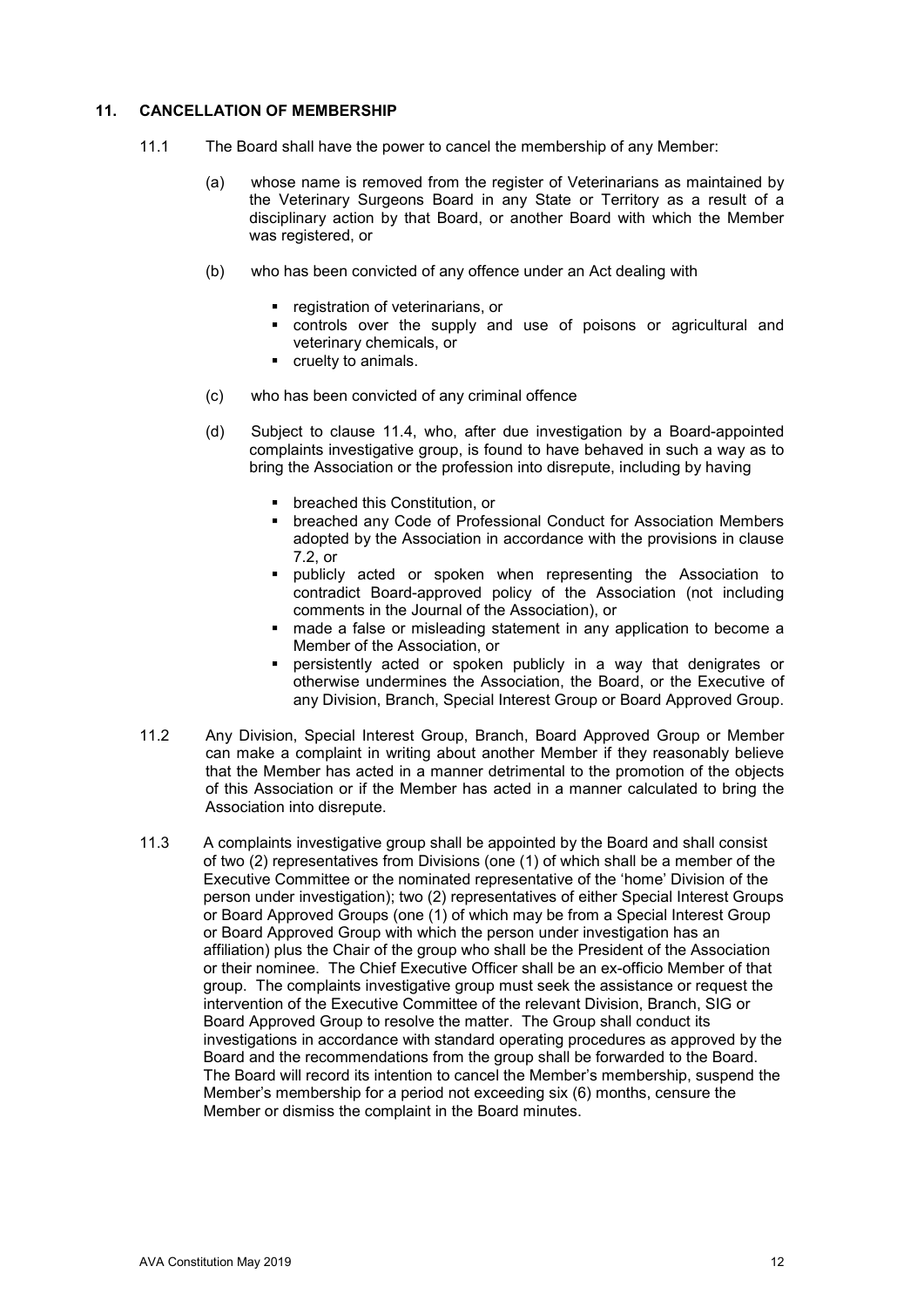- 11.4 Before the Board acts on a recommendation of the complaints investigative group pursuant to clause 11.3, the Board must:
	- (a) hold a meeting of the Board to consider the complaint being made and the recommendation of the complaints investigative group;
	- (b) provide the Member against whom the complaint has been made with at least thirty (30) days written notice of this meeting of the Board and details of what is alleged against that Member,
	- (c) hold the meeting at a local AVA office or agreed alternative venue, and
	- (d) provide the Member with a reasonable opportunity to give such oral or written explanation or defence as the Member may reasonably think fit during the Board meeting and before the Board passes its resolution on the complaint.

Legal advisors are not permitted to attend the Board meeting.

- 11.5 Where the Board has suspended or cancelled the membership of a Member, that Member may, within thirty (30) days of being notified of the cancellation by mail to the address listed on the Members Register, lodge an appeal in writing with the Board stating the grounds on which they base their appeal. The Board shall consider any such appeal within thirty (30) days of its receipt, and notify the Member in writing of their decision within sixty (60) days of receipt of the notice of appeal. The decision of the Board shall be final and there is no obligation on the Board to provide justification for their decision. The Board shall, at the conclusion of the appeal process (if any), publish the name of the cancelled Member in the Journal of the Association. Where an investigation has occurred and no negative finding has been made by the Board, the information will be de-identified and the details and circumstances surrounding the investigation will be published in the Journal of the Association.
- 11.6 The name of any Member who has their membership suspended or cancelled shall be removed from the Members Register for the duration of the suspension or until reinstated in accordance with the provisions of section 11.8. During the period of suspension or cancellation, such Members are no longer entitled to use any Association materials or present themselves as Members of the Association.
- 11.7 Any Member who has their membership suspended or cancelled shall nevertheless remain liable for and shall pay to the Association all moneys, which, at the time of suspension or cancellation of that membership, may be due from that Member to the Association.
- 11.8 A Member who has their membership cancelled by the Board shall only be reinstated to membership of the Association after following the procedures for application in Section 7.
- 11.9 For the avoidance of doubt, reference to "Member" in this clause 11 includes Associate Members.

# **12. CENSURE OF MEMBERS**

- 12.1 The Board may, after consideration of a complaint in writing as per clause 11.2 of this Constitution, and on the advice of the complaints investigative group (as per clauses 11.3 and 11.4) resolve to censure a Member rather than proceed to cancellation of membership.
- 12.2 The Board must note the intention to censure the Member in the Board minutes and provide the Member with a letter of censure to the address listed on the membership Register. The letter of censure may also include a warning that any further offence will lead to consideration of cancellation of membership.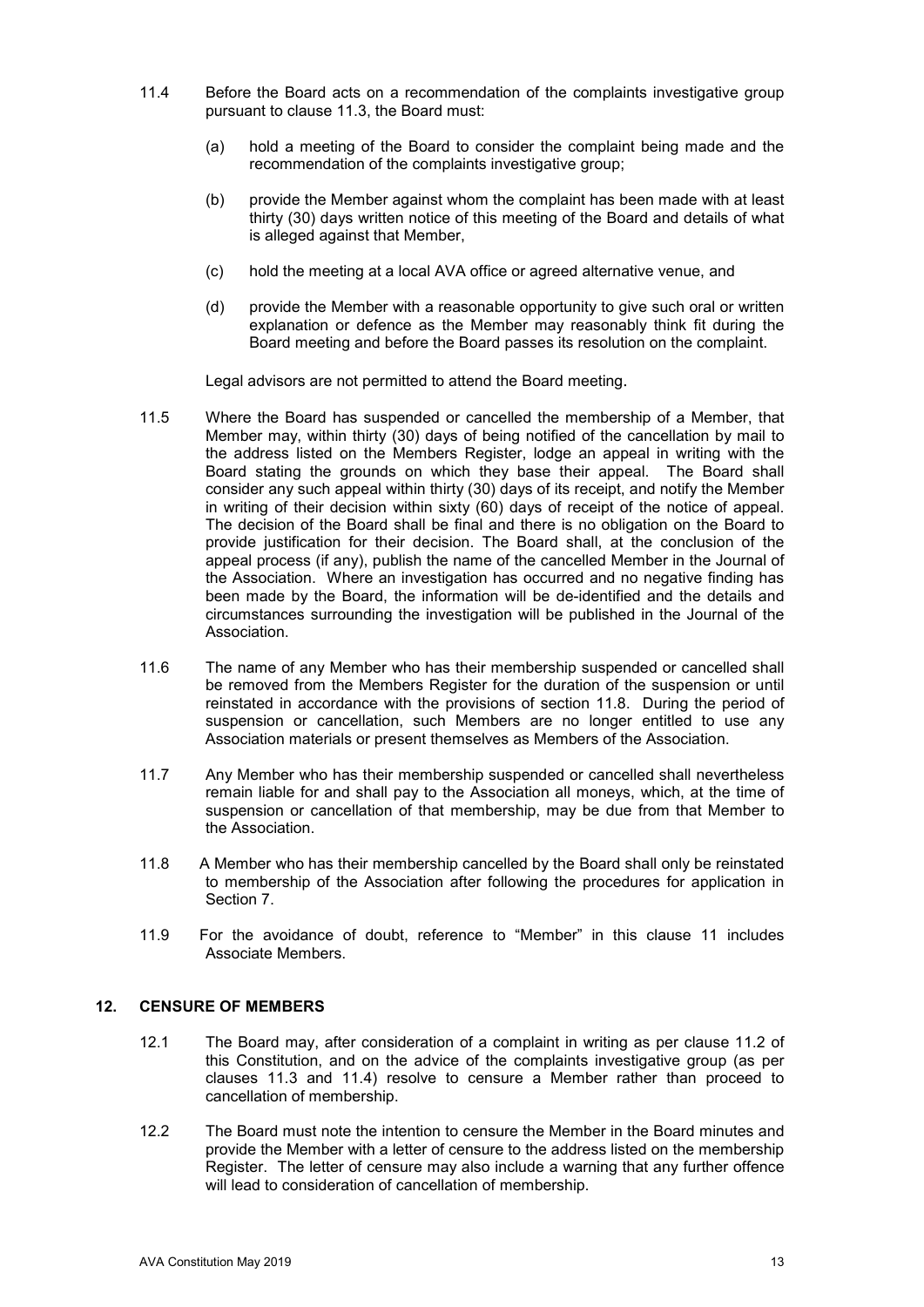### **13. DIVISIONS**

- 13.1 Divisions of the Association exist to address issues relevant to the Division and represent the interests and concerns of Divisional Members to the Board and Policy Advisory Council.
- 13.2 The Board may by resolution recognise a Division of Members established in any of the States or Territories of the Commonwealth of Australia. Such a Division becomes part of The Australian Veterinary Association Limited in terms of the Corporations Act. The Board by resolution will determine the boundary of a Division and may alter such boundary from time to time but otherwise the boundaries of Divisions will be those state boundaries of the relevant State or Territory.
- 13.3 Without limiting clause 13.2 the following Divisions are duly recognised and classified as Divisions as at the date of the 2013 Annual General Meeting:

The Australian Veterinary Association New South Wales Division The Australian Veterinary Association Victorian Division The Australian Veterinary Association Queensland Division The Australian Veterinary Association South Australian Division The Australian Veterinary Association Western Australian Division The Australian Veterinary Association Tasmanian Division The Australian Veterinary Association Northern Territory Division The Australian Veterinary Association Australian Capital Territory Division

- 13.4 Except as allowable under clause 13.5, the membership of each Division shall consist of Members who reside or who work within the boundaries of each Division or who are allocated by the Board to that Division.
- 13.5 Notwithstanding this distribution of membership, financial voting Members in a Division may choose to participate in the affairs of another Division while retaining membership of their original Division.
- 13.6 In order to continue to be recognised as a functioning Division within the Association, Divisions must be able to demonstrate that they have held at least one (1) networking function to which all Members are invited and at least two (2) educational offerings (seminars, newsletters) in each calendar year.
- 13.7 If the Board, after discussion with the Committee of the Division, is of the opinion that any Division has ceased to function or its Committee or Members have been guilty of conduct detrimental to the interests of Members of the Association generally, the Board may resolve that the Division be dissolved or that the Committee be removed from office and a new election be called.
- 13.8 Except as provided for in this clause 13, the membership, operational and procedural processes and the nature and functions of a Division shall be determined by the Board pursuant to clause 23.4.

# **14. SPECIAL INTEREST GROUPS**

- 14.1 Special Interest Groups of the Association exist to provide opportunities for members with shared interests or expertise to develop their practice and skills in a specific area, provide relevant and focused continuing professional development, networking and social activities, keep members informed and represent the interests and concerns of Special Interest Group Members to the Board and Policy Advisory Council.
- 14.2 The Board may recognise as a Special Interest Group any group of fifty (50) or more financial Members of the Association established for the purpose of promoting and maintaining specialised interests associated with veterinary science or the practice thereof in Australia. Such a Special Interest Group becomes part of The Australian Veterinary Association Limited. The Board may resolve to approve the formation of Special Interest Groups of less than fifty (50) financial Members of the Association.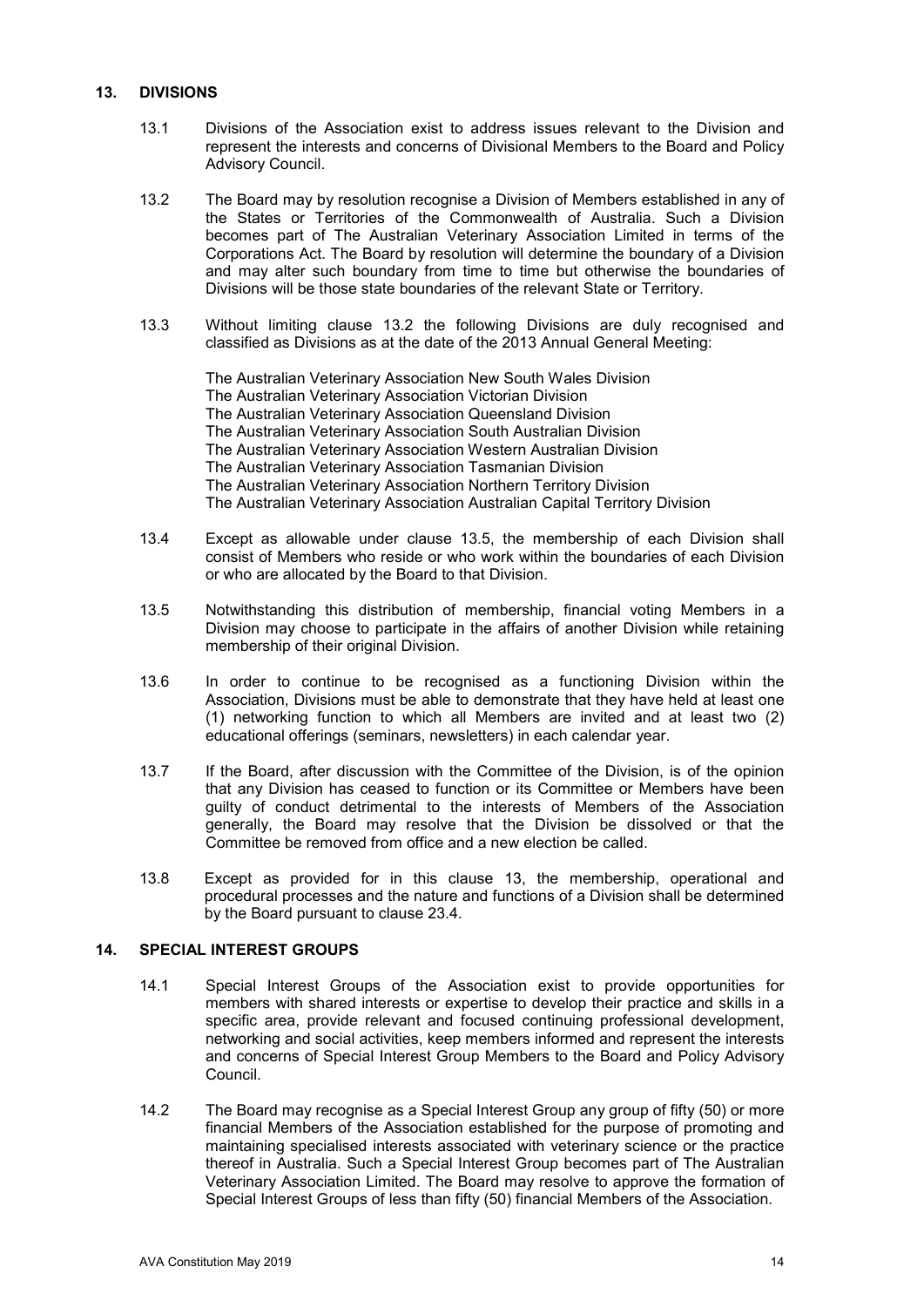- 14.3 The Board will keep a register of all Special Interest Groups.
- 14.4 (a) Any Special Interest Group that has a nominee on the Board (clause 22.2(b)) must either:
	- i. Draw that nominee from amongst its elected Executive Committee, or
	- ii. Add that nominee (once elected pursuant to clause 22.2(d) to its Executive Committee).

(b) Any limit on the number of members of the Executive Committee shall not include or be affected by the addition to the Executive Committee of the nominee in accordance with clause 14.4(a)(ii).

- 14.5 Any Special Interest Group with fewer than fifty (50) financial Members may have its status reviewed by the Board in consultation with the Special Interest Group concerned.
- 14.6 In order to continue to be recognised as a functioning Special Interest Group within the Association, Special Interest Groups must be able to demonstrate that they have held at least one (1) networking function to which all Members are invited and at least two (2) educational offerings (seminars, newsletters) in each calendar year.
- 14.7 If the Board, after discussion with the Executive of the Special Interest Group is of the opinion that any Special Interest Group has ceased to function or its Executive Committee or Members have been guilty of conduct detrimental to the interests of Members of the Association generally, the Board may resolve that the Special Interest Group be dissolved or that the committee be removed from office and a new election be called.
- 14.8 Each Special Interest Group shall have an address to which communications may be forwarded and shall furnish to the Board the address and contact details thereof and notice of any change of address.
- 14.9 Except as provided for in this clause 14, the membership, operational and procedural processes and the nature and functions of a Special Interest Group shall be determined by the Board pursuant to clause 23.4

### **15. BRANCHES**

- 15.1 Branches of the Association exist to provide Members with networking, educational and social opportunities, input on Association policy to Divisions and to the Board, and feedback on Association policy to Members.
- 15.2 In any one (1) or more Divisions, seven (7) or more Members may, on the recommendation of the Division Committee(s) and with the approval of the Board, form a Branch of those Divisions for the purpose of closer co-operation in professional matters. Such a Branch becomes part of The Australian Veterinary Association Limited in terms of the Corporations Act.
- 15.3 Branches shall be distinguished either by the name of the locality or by the specialised grouping of the profession they represent.
- 15.4 In order to retain the status of a Branch within the Association, Branches must be able to demonstrate that each calendar year, they have held at least one (1) networking and one (1) educational function to which all Branch Members are invited.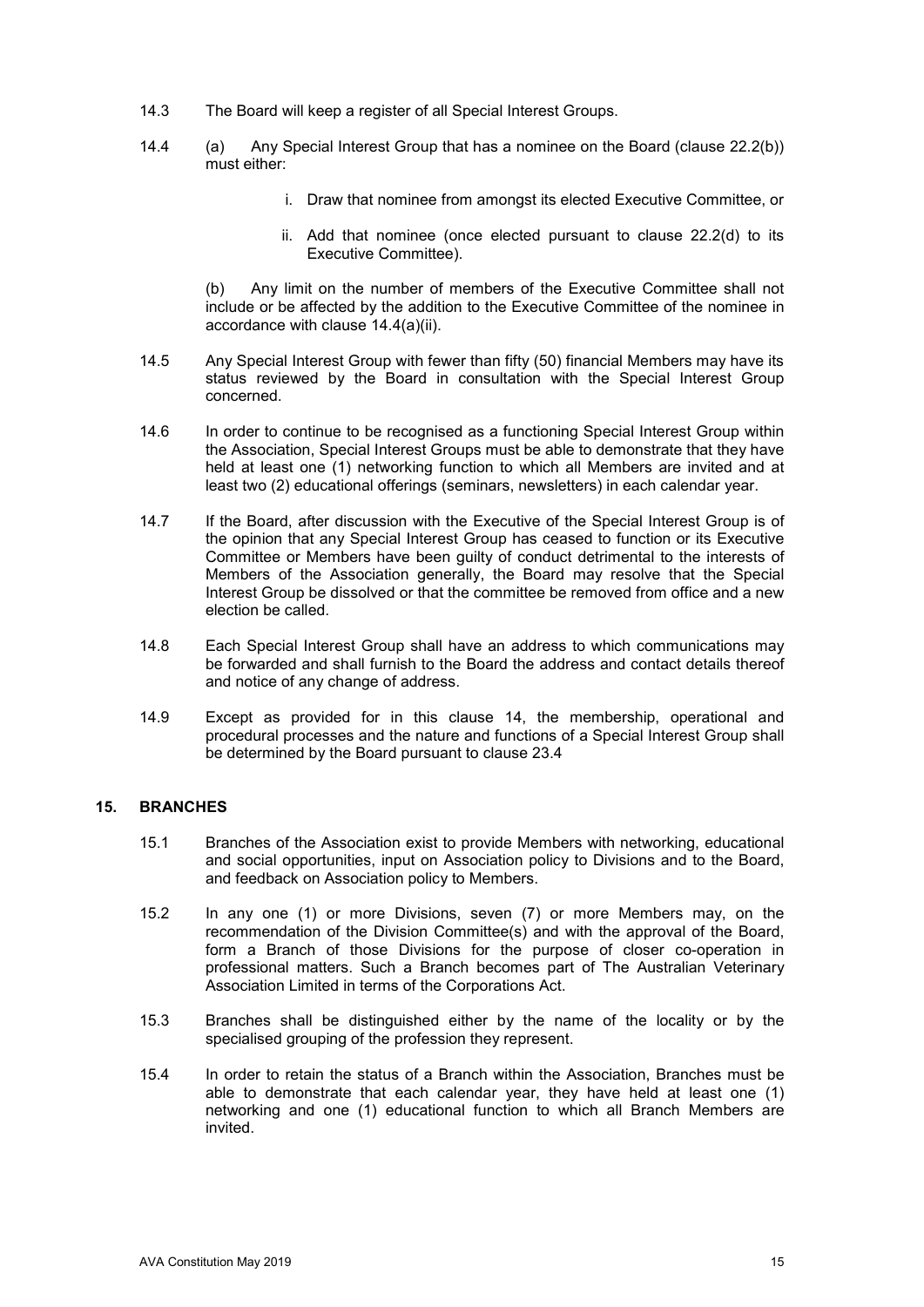- 15.5 If the Divisional Committee, after discussion with the Branch Committee, is of the opinion that any Branch has ceased to function or its Committee or Members have been guilty of conduct detrimental to the interests of Members of the Association generally, the Division may recommend to the Board that the Branch be dissolved or that the Committee be removed from office and a new election be called. The Board may act on its own initiative and otherwise in accordance with the objects in this Constitution and the Board's policies and procedures.
- 15.6 Except as provided for in this clause 15, the membership, operational and procedural processes and the nature and functions of a Branch shall be determined by the Board pursuant to clause 23.4

# *15A OTHER GROUPS*

- 15A.1 To better achieve the objects of the Association the Board may, in addition to groups specified in this Constitution, from time to time, establish groups of members to be organised according to criteria determined by the Board.
- 15A.2 Members may apply to the Board for recognition as a group on such terms and conditions as the Members see fit and the Board has discretion to approve such application wholly or conditionally or subject to any further criteria, as the Board sees fit.
- 15A.3 The objects, nature and function of such groups shall be determined by the Board in consultation with such group's members, or proposed members.
- 15A.4 In respect of such groupings the Board will determine:
	- (a) the criteria for membership;
	- (b) the rules of procedure and process including:
		- (i) guidelines regarding operating conditions;
		- (ii) membership;
		- (iii) reporting requirements to the Board and the Association generally;
		- (c) the title of, and the membership and scope of discretion, if any, of the leadership team;
		- (d) the timing and criteria for meetings;
		- (e) the requirements for continued recognition as a functioning group;
		- (f) the cost to be levied on the members and any other attendees or participants in respect of the group's activities;
		- (g) the process by which such a group maybe dissolved; and
		- (h) such other matters as the Board sees fit.
- 15A.5 The matters referred to in clause 15A.4 will be as determined by the Board in such form and to such degree as the board thinks fit and may be amended by it from time to time.
- 15A.6 Upon request to the Board, and subject to its approval, the Board will grant to any Group established under this clause 15A the ability to invite appropriately qualified Associate Members, and non-members of the AVA (Invitees) to provide advice to, and participate in the governance of, that Group. Invitees so appointed will not, by virtue of the appointment, gain any rights or responsibilities of membership of the AVA which were not otherwise already available to them.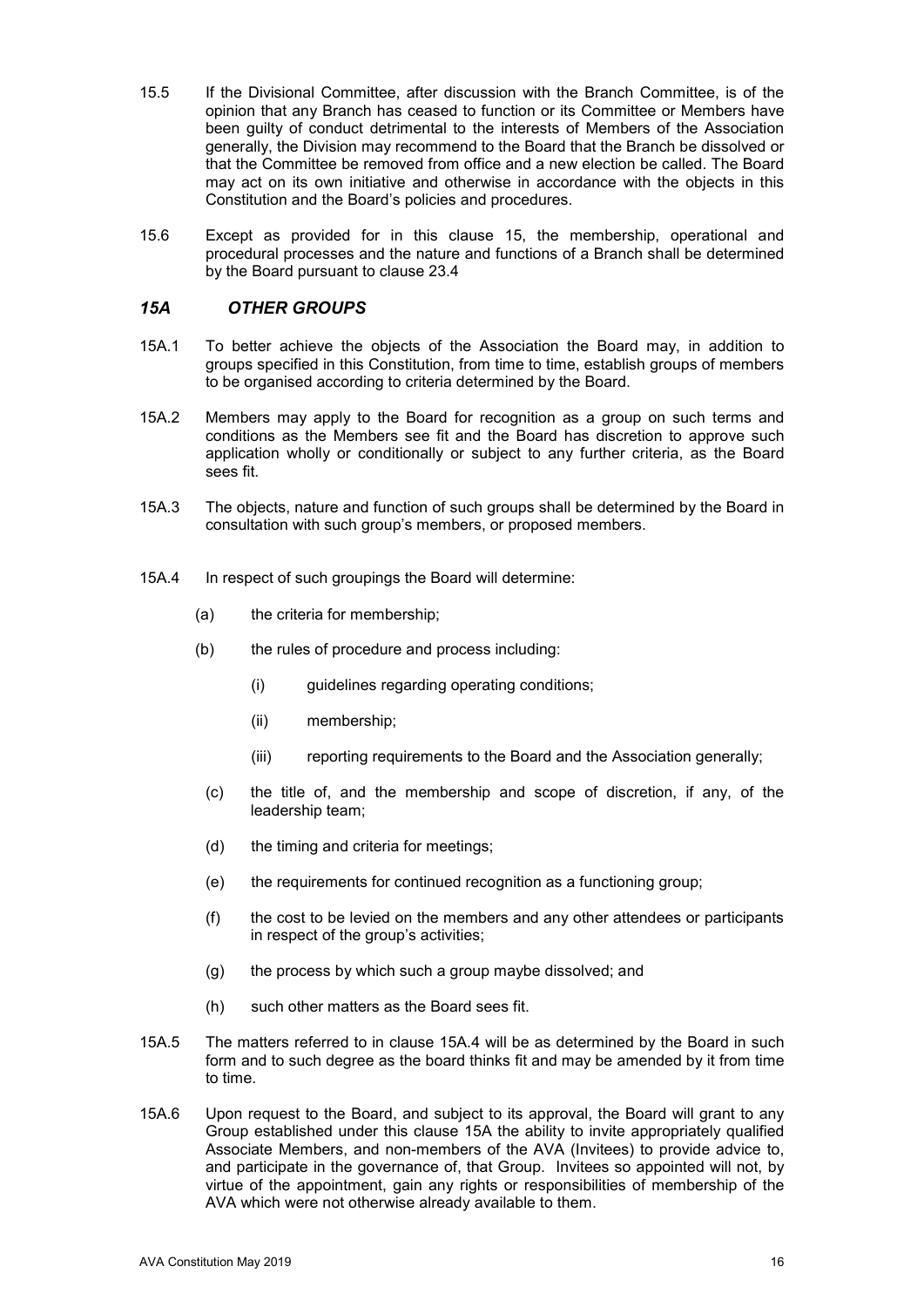15A.7 The Board's decision is final concerning the matters referred to in this clause.

# **16. POLICY ADVISORY COUNCIL**

- 16.1 (a) The Policy Advisory Council shall be responsible for the initiation, planning and development of scientific, technical, ethical and philosophical policies of the Association, for the recommendation of such policies to the members for debate and consideration, and for the recommendation of such policies to the Board for approval;
	- (b) despite clause 16.1 (a)

 (i) the Board may also initiate, plan, develop or implement a policy of the type referred to in paragraph (a),

the Board retains the discretion to approve and implement, or amend and implement, or reject, any recommendation by the Policy Advisory Council in respect of a policy

- (c) nothing in this clause 16 affects the Board's rights in respect of making, implementing and enforcing matters of policy generally
- 16.2 The Board may at any time summon a meeting of the Policy Advisory Council.
- 16.3 The quorum necessary for the transaction of the business of the Policy Advisory Council shall be ten Members of Council.
- 16.4 The Board shall appoint one of their number as a chair of the Policy Advisory Council to preside over the order of business, procedure and conduct of meetings, activities and decisions of the Policy Advisory Council.
- 16.5 Without limiting clause 16.4, the role of the chair of the Policy Advisory Council includes:
	- (a) leading the Policy Advisory Council;
	- (b) overseeing the management of the Policy Advisory Council at and between meetings;
	- (c) managing the frequency and agenda of Policy Advisory Council meetings; and
	- (d) acting as the Policy Advisory Council's primary channel of communication with the Board.
- 16.6 If the chair appointed pursuant to clause 16.4 is not present at a meeting of the Policy Advisory Council within 15 minutes after the time appointed for the holding of the meeting or is unwilling to act as chair of the meeting, the President shall take the chair. If the President is not present or unwilling, a Director shall take the chair and if all the Directors present decline to take the chair, the Councillors present shall choose one of their number to be chair
- 16.7 Questions arising at any meeting of the Council shall be decided by a majority of votes and each Councillor present shall have one (1) vote.
- 16.8 The Council may from time to time invite groups of Members or individual Members of the Association or external experts to assist Council with development of policy within its remit.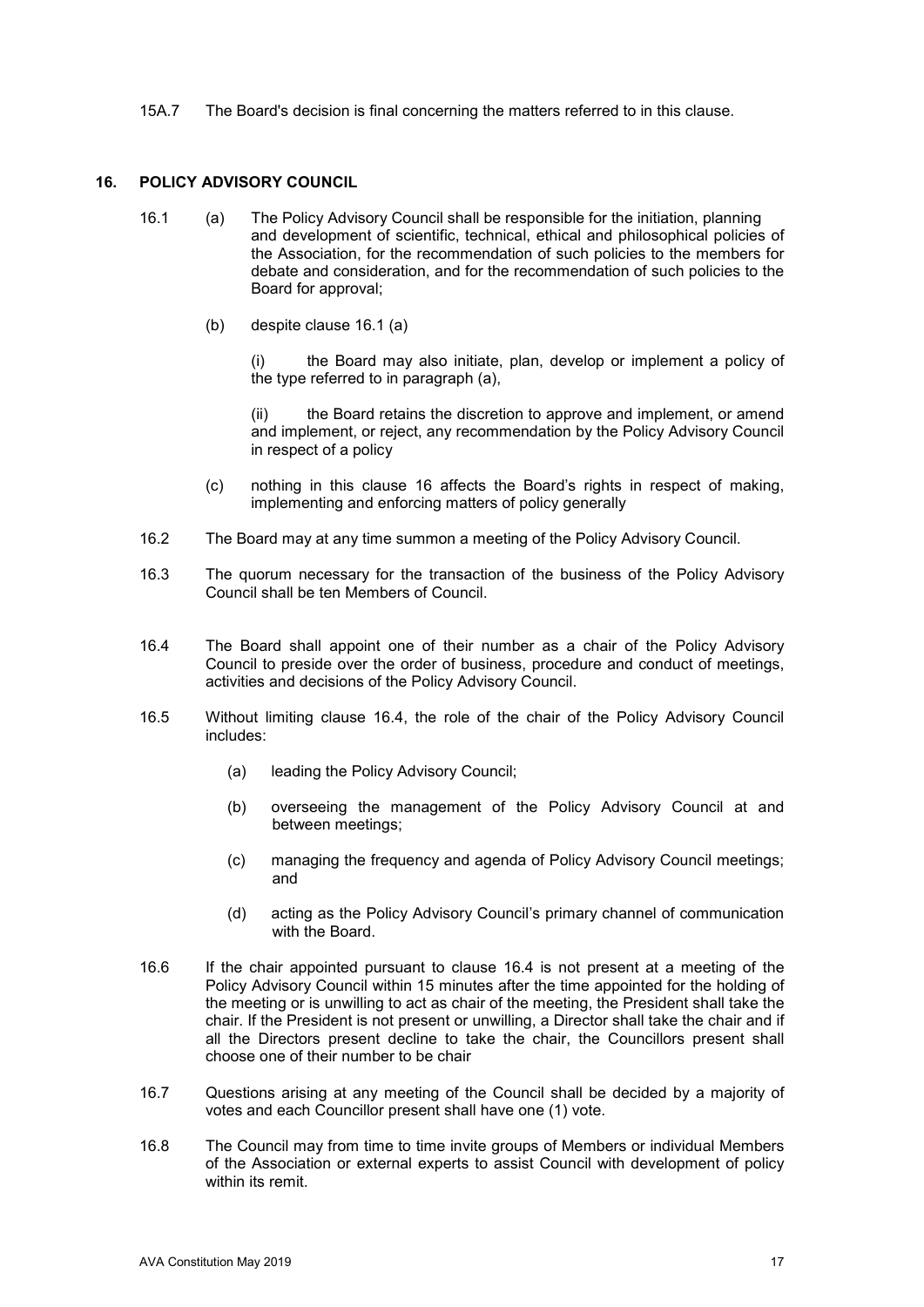- 16.9 The Council shall consist of Veterinarians as follows::
	- (a) one (1) Councillor nominated by each Division for a term of office of three (3) years. Councillors may serve up to three (3) consecutive terms of office
	- (b) one (1) Councillor nominated by each Special Interest Group for a term of office of three (3) years. Councillors may serve up to three (3) consecutive terms of office, and
	- (c) one (1) Councillor nominated by each Board Approved Group for a term of office of three (3) years. Councillors may serve up to three (3) consecutive terms of office, and
	- (d) the Directors who shall be non-voting Councillors.

One (1) Councillor may represent more than one (1) group, but may only have one (1) vote.

For the purposes of the Policy Advisory Council, alternate Councillors must also be Veterinarians.

- 16.10 Individual Councillors are responsible for consulting with their nominating Division, Special Interest Group or Board Approved Group, and with Members more broadly if possible, in relation to policies being developed and debated, and for bringing the outcomes of that consultation back to the Council for consideration.
- 16.11 New Councillors shall take office at the conclusion of the Annual General Meeting of the Association.
- 16.12 Each Division, Special Interest Group and Board Approved Group shall nominate one (1) alternate Councillor. The alternate Councillor is provided with Council information by the Councillor and may attend Council meetings as an observer, or the alternate Councillor may attend and vote in place of a Councillor from the same Division, Special Interest Group or Board Approved Group/s who is unable to attend such meeting of the Council. At any time that an alternate Councillor attends a meeting as an observer, the expense of such attendance shall be either personal or as arranged with the respective Division, Special Interest or Board Approved Group/s. In the case of a casual vacancy on the Council, the respective alternate Councillor shall become the Councillor for the remainder of the unexpired term, and the respective Division, Special Interest Group or Board Approved Group/s shall appoint a new alternate Councillor.
- 16.13 Councillors may be paid travelling, accommodation and other expenses as approved by the Board to facilitate their attendance and return from meetings of the Council or any meetings specifically approved by the Board in connection with the business of the Council. The Board may determine the financial contribution to be made by the Association towards the costs incurred by Divisions, Special Interest Groups and Board Approved Groups in attending Council meetings.
- 16.14 A Division, Special Interest Group or Board Approved Group may in its discretion at any time remove its nominated Councillor prior to the expiry of that Councillor's term of office and appoint another person to replace the removed Councillor for the balance of the term of office.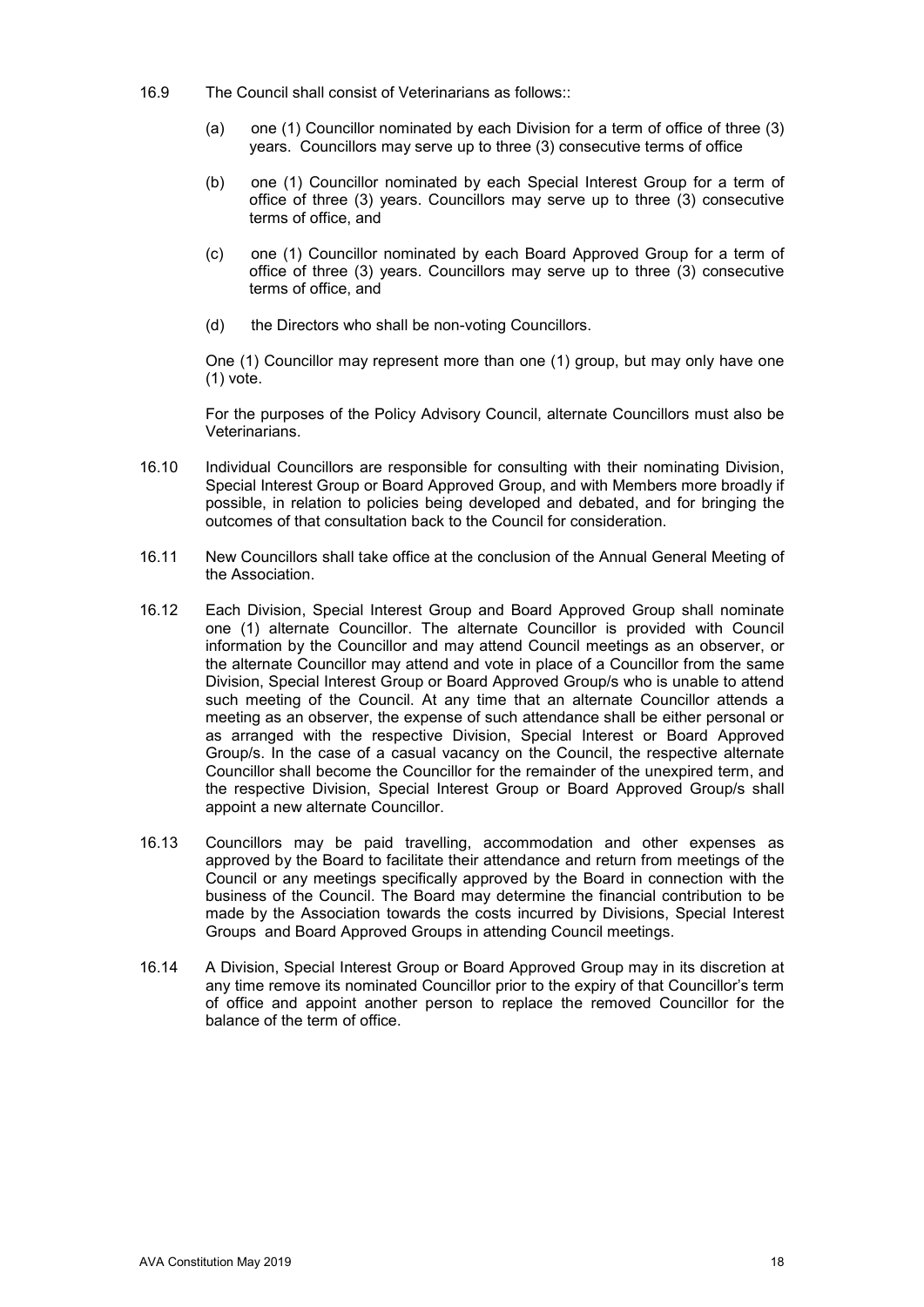#### **17. GENERAL MEETINGS**

- 17.1 An Annual General Meeting of the Association shall be held in accordance with the provisions of the Corporations Act at such time and place as shall be determined by the Board. All other general meetings of the Association shall be called extraordinary general meetings.
- 17.2 The business transacted at annual general meetings shall include consideration of the accounts, balance sheets and the annual report of the Board and the auditors and other reports as determined by the Board from time to time.
- 17.3 Subject to the provisions of the Corporations Act:
	- (a) at least twenty-one (21) days notice of the holding of any Annual General Meeting of the Association specifying the place, date and time of commencement of the meeting and in the case of special business the nature of the business to be transacted shall be given to Members
	- (b) Notice of an Annual General Meeting must be given in writing by the Association individually to each Member entitled to vote at the meeting and to each Director.
	- (c) Notice of an Annual General Meeting may be given electronically or by any other form of communication permitted by the Corporations Act or this Constitution including:
		- (i) by Electronic Communication;
		- (ii) published in the official journal of the Association and posted as if it was a notice pursuant to clause 32.1; or
		- (iii) published on the Association's website provided that the Association notifies the Member:
			- A that the notice is available; and
			- B how the Member may access the notice.
- 17.4 The accidental omission to give notice of any meeting to an individual Member or the non-receipt of such notice by any Members shall not invalidate any resolution passed at any such meeting.
- 17.5 No special business shall be transacted at any meeting unless stated in the notice convening the meeting, and no amendment shall be allowed upon any special resolution contained in the notice convening any meeting that alters the substance of such resolution except in cases where an alternate motion is transmitted to Members at least twenty-one (21) days prior to the holding of the Annual General Meeting of the Association.
- 17.6 The Company must give its Auditor:
	- (a) notice of a general meeting in the same way that a Member is entitled to receive notice
	- (b) any other communication relating to the general meeting that a Member is entitled to receive, and
	- (c) the entitlement to be heard at the general meeting even if the auditor retires at that general meeting or the general meeting passes a resolution to remove the auditor from office.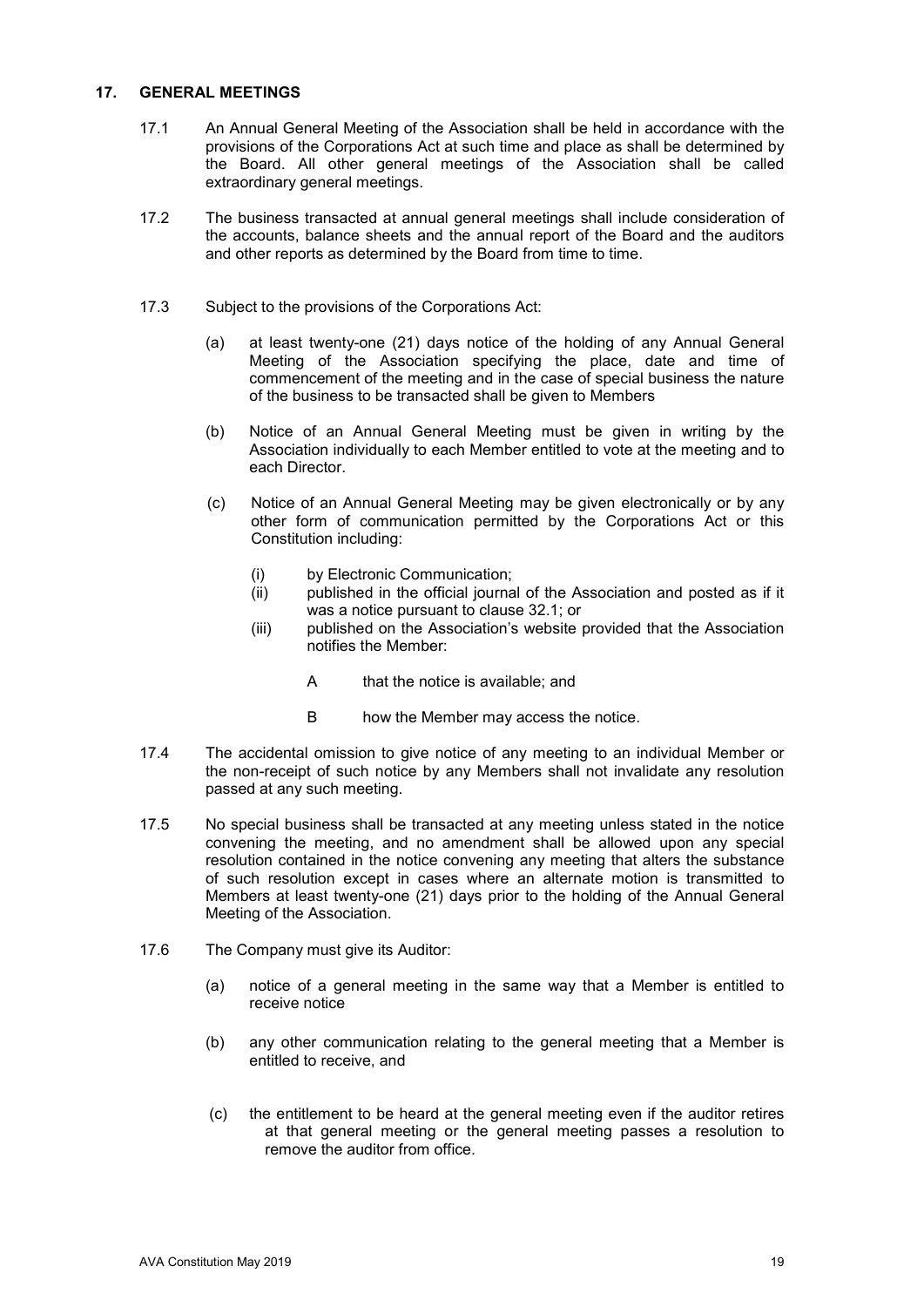#### **18. EXTRAORDINARY GENERAL MEETINGS**

- 18.1 The Board may convene an extraordinary general meeting whenever it so determines.
- 18.2 The Board will also convene an extraordinary general meeting on the request in writing of not less than fifty (50) Members having the right to vote. Any requisition so made by the Members shall state the object of the meeting proposed and shall be delivered or forwarded by registered mail to the Registered Office of the Association.
- 18.3 Upon receipt of such a request for an Extraordinary General Meeting by Members, the same should be convened within sixty (60) days from the time the request is received. If the Board has not acted at the expiry of sixty (60) days then those requesting the meeting have the right to themselves convene such a meeting.
- 18.4 Subject to the provisions of the Corporations Act relating to special resolutions, a notice specifying the place, the day and the hour of the meeting and the nature of the special business to be transacted including the resolution and the entire text or substance, shall be given to such persons as are entitled to receive such notices from the Association. Good and proper notice of the meeting shall be provided as detailed in clause 17.3 and section 32.
- 18.5 The accidental omission to give notice of any meeting to an individual Member, or the non-receipt of such notice by any Members shall not invalidate any resolution passed at any such meeting.
- 18.6 No business that is additional to that stated in the notice of meeting shall be transacted at any Extraordinary General Meeting. No amendment shall be allowed upon any special resolution contained in the notice convening any meeting that alters the substance of such resolution except in cases where an alternate motion is transmitted to Members at least twenty-one (21) days prior to the holding of the Extraordinary General Meeting of the Association.

# **19. PROCEDURE AT GENERAL MEETINGS**

- 19.1 No business shall be transacted at any General Meeting unless a quorum of Members is present at the time when the meeting proceeds to business: thirty (30) financial Members present in person and entitled to vote shall be a quorum.
- 19.2 If within fifteen (15) minutes from the time appointed for the meeting a quorum is not present, the meeting shall be dissolved and shall stand adjourned to the same day in the next week at the same time and place or to such other day and at such other time and place as the Chairman may determine. When a meeting is adjourned, new notice of the resumed meeting must be given if the meeting is adjourned for one (1) month or more. If at the adjourned meeting a quorum is not present within fifteen (15) minutes from the time appointed for the meeting, the meeting shall be closed and any motion on the floor will be deemed to have lapsed.
- 19.3 The President shall chair every General Meeting of the Association, or if the President is not present within fifteen (15) minutes after the time appointed for the holding of the meeting or if present but unwilling to act, the President's nominee shall take the Chair. If the President's nominee is unwilling, a director shall take the chair and if all the Directors present decline to take the chair, the Members present shall elect one (1) of their number to chair that meeting.
- 19.4 The Chairman may with the consent of any General Meeting adjourn the same from time to time and from place to place but no business shall be transacted at any adjourned meeting other than the business left unfinished at the meeting from which the adjournment took place.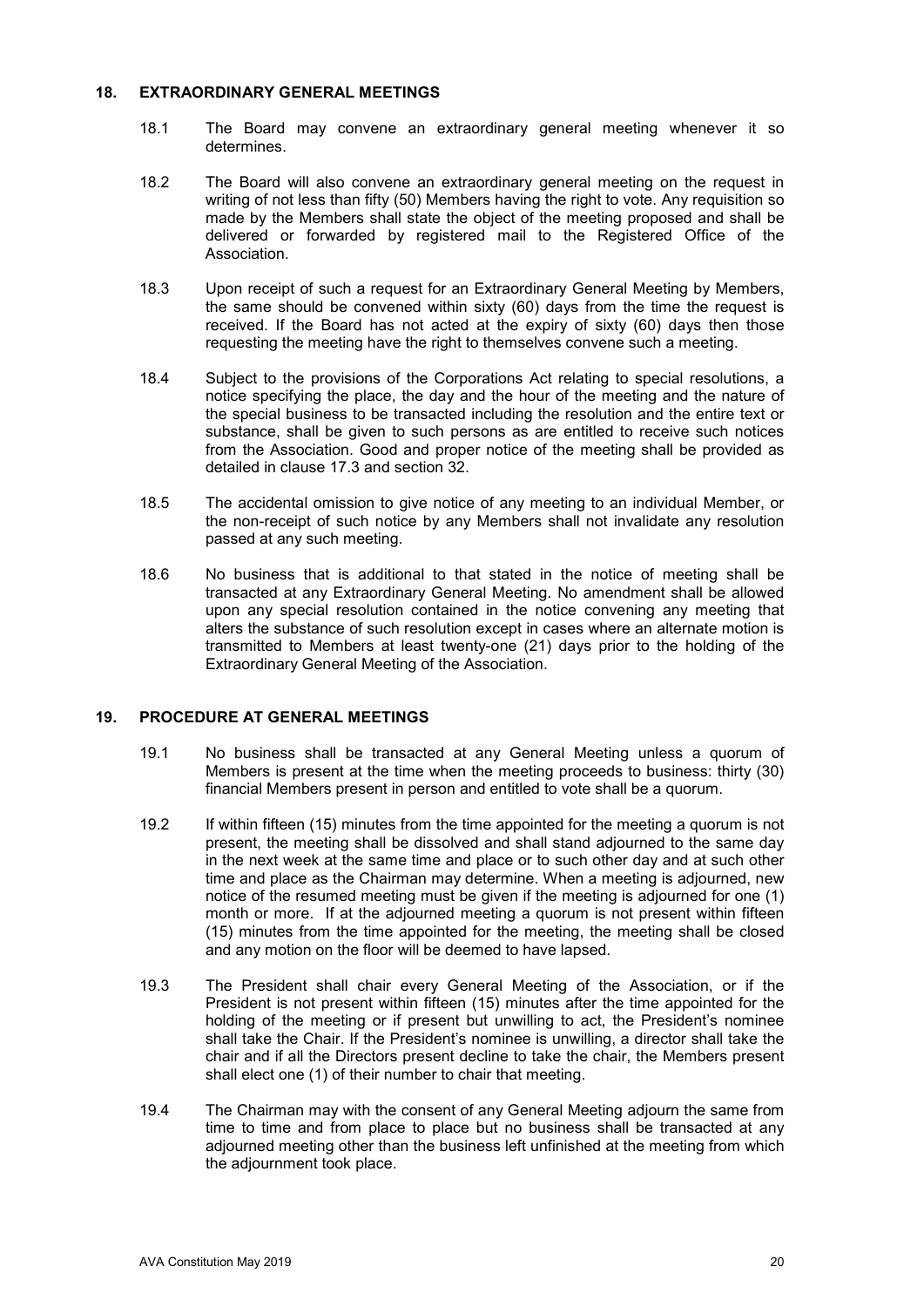- 19.5 At any General Meeting a resolution put to the vote of the meeting shall be decided on a show of hands unless a poll is (before, or on the declaration of the result of the show of hands) demanded:
	- a) by the Chairman, or
	- b) by at least five (5) Members present, in person, and entitled to vote.

Unless a poll is so demanded, a declaration by the Chairman that a resolution has on a show of hands been carried or lost or carried or lost by a particular majority, and an entry to that effect in the book containing the minutes of the proceedings of the Association, shall be conclusive evidence of votes recorded in favour of or against the resolution.

- 19.6 If a poll is demanded as aforesaid it shall be taken in such a manner, and either at once or after an interval of adjournment or otherwise as the Chairman directs, and the result of the poll shall be deemed to be the resolution of the meeting at which the poll was demanded. Those persons who originally so moved may withdraw the demand for a poll. In case of any dispute as to the admission or rejection of a vote, the Chairman shall determine the same and such determination made in good faith shall be final and conclusive.
- 19.7 The demand for a poll shall not prevent the continuance of a meeting for the transaction of any business other than the question on which a poll has been demanded.
- 19.8 No poll shall be demanded on the appointment of a Chairman or on a question of adjournment of the meeting.
- 19.9 Unless otherwise determined by a resolution or assented to at the meeting, no Member shall be entitled to be present, or to vote at any General Meeting, or to nominate for, or to be a candidate for, or to vote for election of Members of the Board, or any other elected position within the Association, whilst any money shall be due and remain unpaid by that Member to the Association.
- 19.10 ln cases of dispute, doubt or difficulty in respect of or arising out of matters of procedure or order, the decision of the Chairman shall be final and conclusive.

### **20. VOTING AT GENERAL MEETINGS**

- 20.1 Every Member present in person and entitled to vote shall have one (1) vote, and upon a poll every Member present in person or by proxy shall have one (1) vote.
- 20.2 No objection shall be made to the validity of any vote except at the meeting at which the same shall be tendered, and every vote not disallowed at such meeting shall be deemed valid for all purposes. Any such objection made in due time shall be referred to the Chairman whose decision shall be final and conclusive.
- 20.3 A proxy may be provided by a Member of the Association having the right to vote who is not able to be present at the meeting and who has provided the Company Secretary with a proxy form duly signed and completed as required by the Association authorising another person to act as the proxy.
- 20.4 The instrument appointing a proxy shall be deposited at the Registered Office or at such other place as is specified for that purpose in the notice convening the meeting, not less than forty eight (48) hours before the time for holding the meeting or adjourned meeting at which the person named in the instrument proposed to vote, or in the case of a poll not less than forty eight (48) hours before the time appointed for the taking of the poll.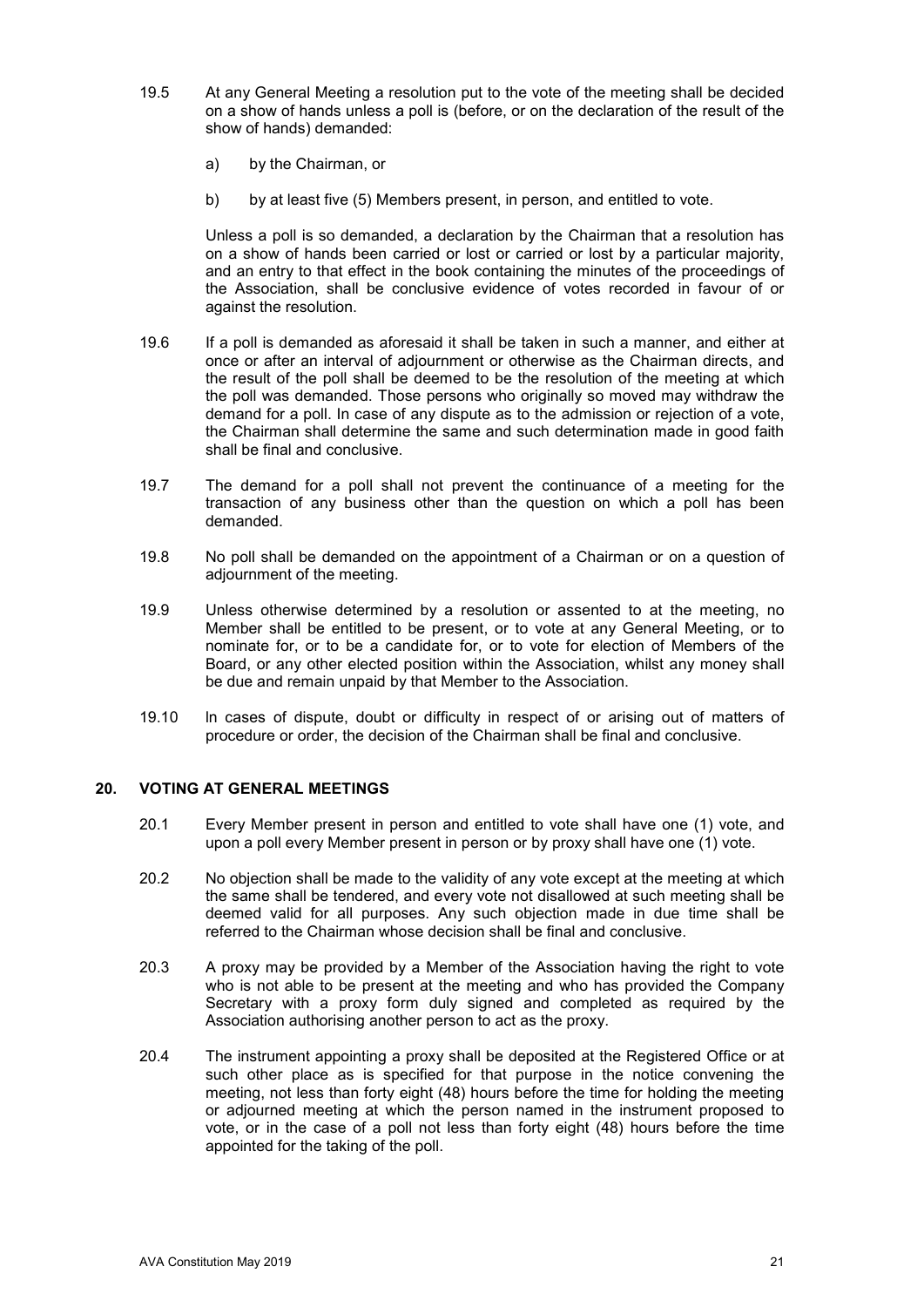# **21. BOARD**

- 21.1 There shall be a Board of nine (9) Directors (or more as being determined at a General Meeting) including the President and eight (8) Directors and shall be constituted in accordance with clause 22.
- 21.2 Subject to the provisions of this Constitution, any Full Member or Life Member or Fellow of the Association who owes no monies to the Association and is in good standing and is able to demonstrate
	- (a) experience as an executive office holder in a Division, Special Interest Group, Board Approved Group or Branch, or as a member of the Policy Advisory Council or as a representative of another veterinary professional body recognised by the Association, or
	- (b) To the satisfaction of the Board, the skills, experience or qualifications necessary to hold such office

shall be eligible to be a candidate for election or appointment to the office of Director. The Association may call for nominations as Director in such manner as it determines from time to time.

- 21.3 Candidates must sign a nomination form in the form approved by the Association, which has also been signed by the Full Member, Life Member, Fellow or Overseas Member who has proposed them. The completed nomination form must be received at the Registered Office of the Association no later than sixty (60) days prior to the Annual General Meeting.
- 21.4 The nomination form shall be accompanied by a citation of the candidate, which shall not exceed one hundred (100) words, and the Board may prescribe the form of the citation. The number of candidates can exceed the number of vacancies. If an election is required clause 22.1(c) applies. The voting method employed is optional preferential.
- 21.5 In addition to the circumstances in which the office of a Director becomes vacant under the Corporations Act, the office of a Director becomes vacant if the Director:
	- (a) dies;
	- (b) becomes unsound of mind or is liable to be dealt with in any way under the laws relating to mental health;
	- (c) becomes bankrupt or assigns his or her estate or enters into a deed of arrangement for the benefit of his or her creditors;
	- (d) is refused or becomes ineligible for registration as a veterinarian in Australia or the Director's name is removed or becomes removable from the register of veterinary practitioners as maintained in any State or Territory of Australia;
	- (e) resigns his or her office by notice in writing to the President of the Association;
	- (f) Is absent without the consent of the Board from all meetings of the Board held during a period of six (6) months;
	- (g) holds, without the consent of the Association in general meeting, any office of profit under the Association;
	- (h) is directly or indirectly interested in any contract or proposed contract with the Association and fails to declare the nature of this interest;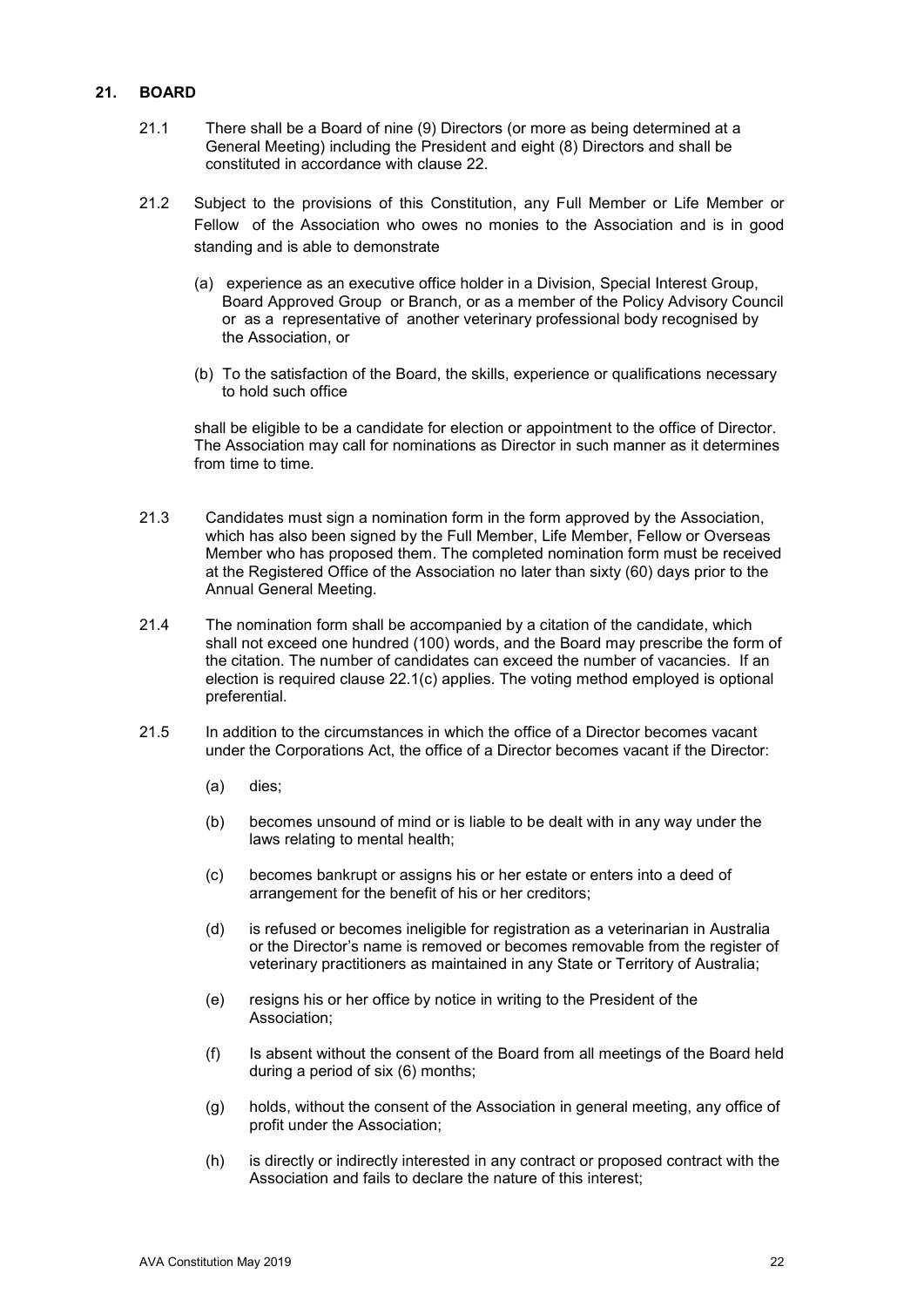- (i) has his or her membership cancelled or fails to renew his or her membership of the Association; or
- (j) is a nominee of a Special Interest Group and the relevant Special Interest Group ceases to be one (1) of the three (3) largest SIGs by number as measured on the thirty-first (31st) day of December in each year.

If any of clauses 21.5(a) to (i) inclusive apply, the office of a Director is vacated immediately. If clause 21.5(j) applies, the office of a Director is vacated at the next Annual General Meeting.

- 21.6 The outcome of an election shall be announced at the next Annual General Meeting and published in the journal of the Association.
- 21.7 (a) Any Director may be paid an honorarium as determined from time to time by the Association at the Annual General Meeting.
	- (b) The Association may pay a Director's travelling and other expenses that the Director properly incurs:
		- (i) in attending Board meetings or any meetings of committees of the Board;
		- (ii) in attending any general meeting of the Association; and
		- (iii) in connection with the Association's business.
	- (c) If the Association requests a Director to provide professional services in addition to those required by the Corporations Act, the Association may subject to approval by the Board remunerate the Director. This remuneration is in addition to any other remuneration paid under this clause 21.7.

## **22. ELECTIONS**

#### 22.1 **Ballots**

- (a) The Board may, subject to compliance with the Corporations Act, prescribe electronic or web-based voting in lieu of or in addition to, voting by ballot paper, in which case, any reference to:
	- (i) an address may be a reference to an electronic or web address as appropriate; and
	- (ii) a voting paper may be a reference to an electronic voting paper.
- (b) In employing an electronic or web-based voting system, the Board must ensure a secure method of identifying a Member by reference to a personal identification code allocated to the Member or any other manner approved by the Board.

#### 22.2 **Directors**

- (a) (i) six (6) Directors shall be elected by a ballot of the financial voting Members of the Association;
	- (ii) not less than two (2) Directors shall be elected each year;
	- (iii) the Directors to retire each year shall be the two (2) Directors who have been in office the longest since their last election;
	- (iv) if more than two Directors have been in office for the same period, the Directors to retire shall be determined by agreement, failing which they shall be determined by lot;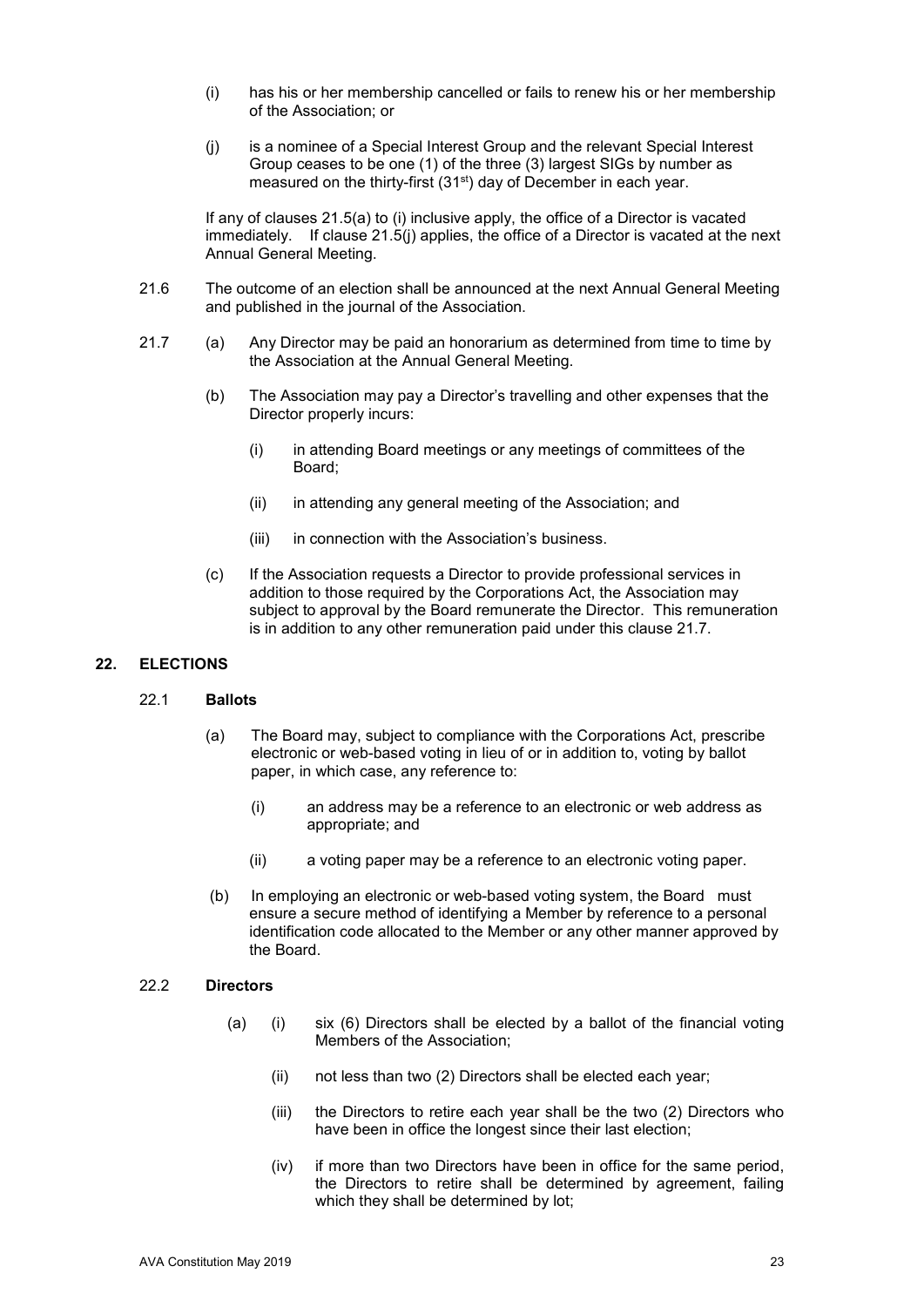- (v) the term of office of each Director shall commence at the conclusion of the Annual General Meeting;
- (vi) the term of office of each Director shall be three (3) years; and
- (vii) Directors may hold office for up to two (2) consecutive terms.
- (b) Each of the three (3) largest Special Interest Groups by number of financial voting members listed in the Members Registry on the thirty-first (31) day of December each year may nominate one (1) Director pursuant to clause 22.2(d) who has been elected from amongst their number. Any such nominated Director shall hold office as a director only so long as the Special Interest Group so appointing such Director remains one (1) of the three (3) largest by number of financial voting members listed in the Members Registry on the thirty-first (31) day of December. Provided the provisions of this sub-clause 22.2(b) are met annually, these Directors may hold office for a term of three (3) years, with a maximum of two (2) consecutive terms.

(c) If required by clause 21.4 a ballot shall be undertaken in the following manner

- (i) the President shall nominate a returning officer;
- (ii) not less than forty- five (45) days prior to the date of the next Annual General Meeting the AVA returning officer or company secretary shall send to each member with voting rights a statement of the number of vacancies to be filled at the election, together with a list of candidates and a copy of the citation referred to in clause 21.4 and instructions on how to cast a valid vote;
- (iii) votes must be received by the returning officer at the address specified in the notice not later than fourteen (14) days prior to the date of the next Annual General Meeting. Votes received after such date will not be counted in the ballot;
- (iv) at the Annual General Meeting next following the close of voting the returning officer or company secretary shall declare the results of the election. Any doubt regarding a vote shall be referred to the President for determination and any such determination shall be final; and
- (v) non receipt by a member with voting rights of a voting form (however constituted) does not invalidate the ballot.
- (d) (i) In determining who is to be nominated by a Special Interest Group as a Director for the purposes of clause 22.2(b), the relevant Special Interest Group shall elect a Director from amongst its members.
	- (ii) An election of Special Interest Group members shall be required only if there is more than one (1) candidate for nomination.
	- (iii) A candidate for nomination must:
		- (A) be a member of the relevant Special Interest Group;
		- (B) meet the requirements for eligibility for election or appointment to the office of Director described in clause 21.2;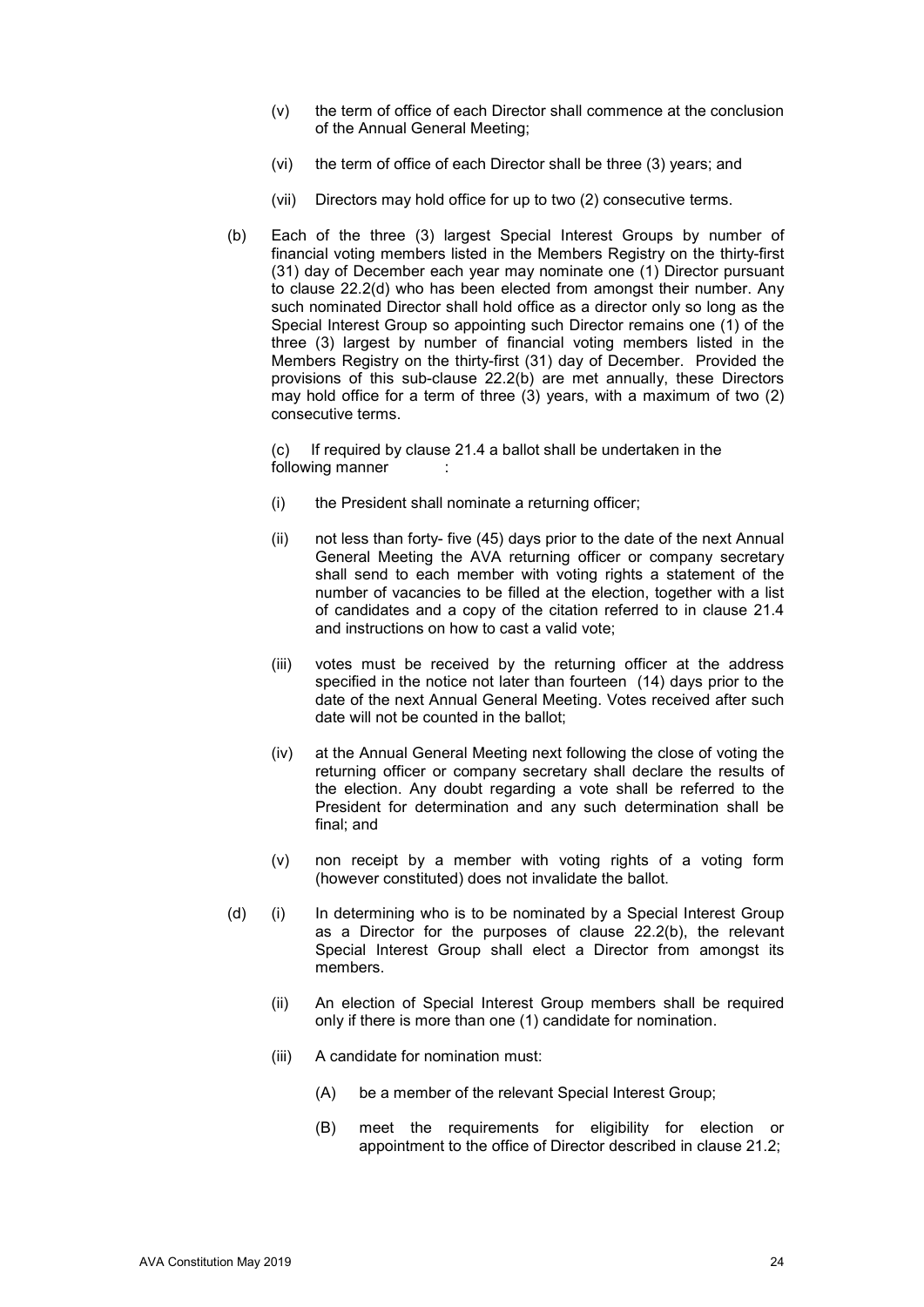- (C) sign a nomination form in the form approved by the Association, which has also been signed by the Full Member, Life Member, Fellow or Overseas Member who has proposed them and is also a member of the relevant Special Interest Group. The completed nomination form must be received by the Secretary of the Special Interest Group no later than sixty (60) days prior to the Annual General Meeting; and
- (D) provide a citation of the candidate with his or her nomination form, which shall not exceed one hundred (100) words, and the Board may prescribe the form of the citation.
- (iv) If an election is required, it shall be carried out on terms consistent with the provisions for electing a Director as described in clause 22.2(c) (amended as necessary) except that voting in such election will be limited to the members of the relevant Special Interest Group listed in the Members Register at that time.
- (d) If a Director is unable or unwilling to complete a term of Office, then an election for that position will be conducted at the time of the next election of Directors and the result announced at the Annual General Meeting. The position so filled will be for the period of the unexpired term of the Director who did not complete the term of office.
- (e) Notwithstanding the provisions above, the Board may fill a casual Board vacancy from among the Members of the Association. Any position so filled will be vacated at the next Annual General Meeting of the Association

#### **22.3 President**

- (a) The President shall be elected by the Board from amongst its number at the first meeting of the Board after the annual election of Directors.
- (b) The President's term of office shall be one (1) year with eligibility for reelection for up to three (3) consecutive terms.
- (c) Candidates for the position of President must be able to demonstrate:
	- i. experience, skills or qualifications necessary to hold such office, or
	- ii. experience as an executive office holder in a Division, Special Interest Group, Branch, Board Approved Group or as a Member of the Policy Advisory Council, or have represented another veterinary professional body recognised by the Association.

In addition, it is desirable for candidates to be able to demonstrate completion of company director training or indicate a willingness to complete same during the term as President.

- (d) Should the President be unable or unwilling to complete the term of Office, then the Directors may elect a person from amongst their number to take the position for the remainder of that term.
- (e) The President's term of office is subject to remaining a Director in accordance with the provisions of this Constitution.
- (f) If the Board passes a motion of no confidence in the President or if the President ceases to be a Director the President shall immediately step down from office and the Board shall elect a person from their number to fill the position of President for the remainder of the term.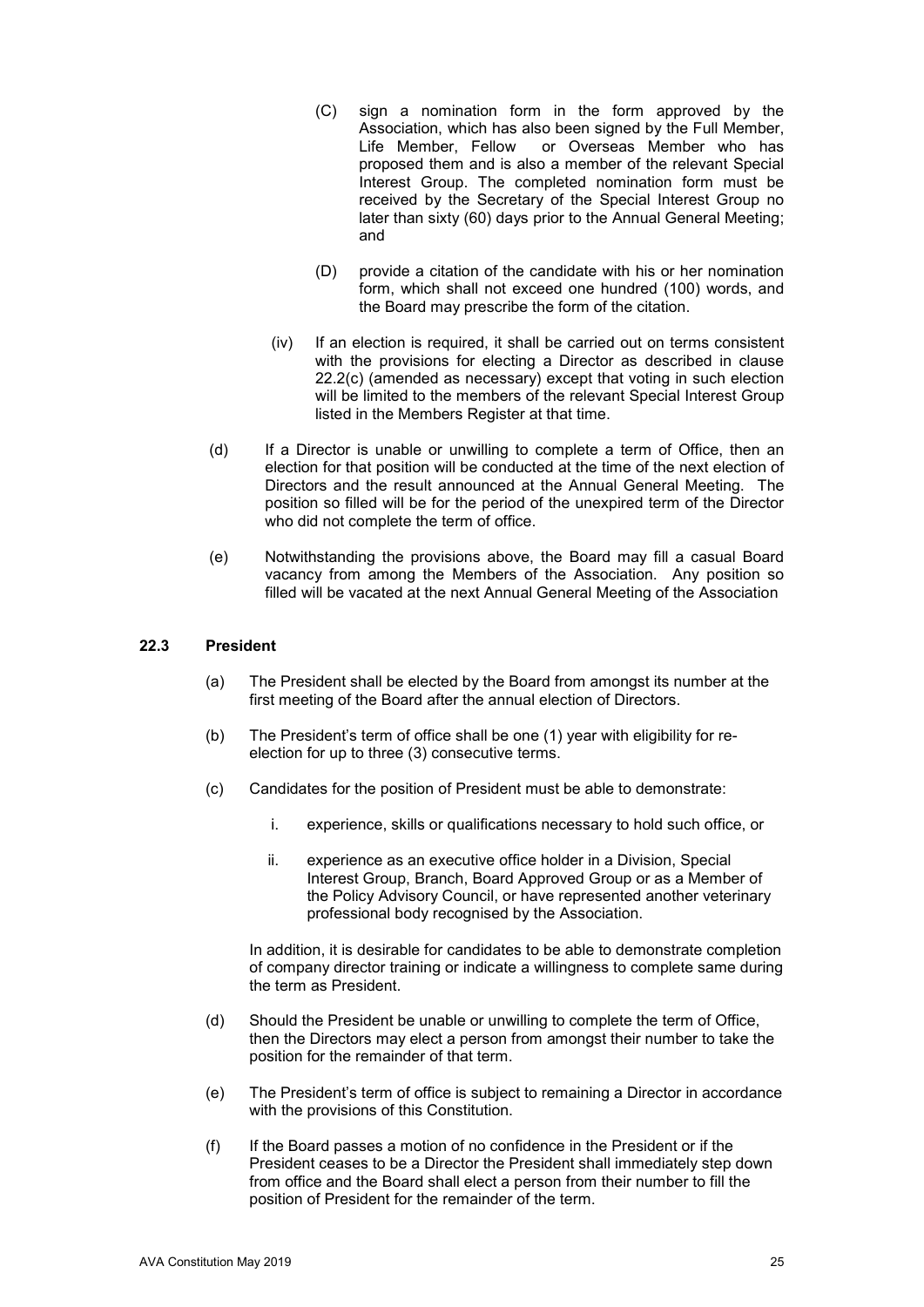(g) Despite clause 22.3(a) the first President after the adoption of this Constitution shall be the person who held the position of President Elect immediately before the adoption of this Constitution.

# **22.4 Vice President**

- a) Following the election of the President, the Vice President shall be elected by the Board from amongst its number at the first meeting of the Board after the Annual General Meeting.
- b) The term of office of the Vice President shall be one (1) year with eligibility for re-election for up to three (3) consecutive terms.

## **22.5 Treasurer**

- (a) Following the election of the President and Vice President, the Treasurer shall be elected by the Board from amongst its number at the first meeting of the Board after the Annual General Meeting.
- (b) The term of office of the Treasurer shall be one (1) year with eligibility for reelection for up to three (3) consecutive terms.
- (c) The President and Vice President are not eligible for election as Treasurer.

### **23. POWERS AND DUTIES OF THE BOARD**

- 23.1 It shall be the duty of the Board to transact the business, and oversee of the affairs of the Association, to be responsible for approval and implementation of policy and to maintain a Strategic Plan. For such purposes the Board may exercise all the powers and authorities conferred on it by this Constitution and provisions of the Corporations Act and other relevant legislation.
- 23.2 The Board shall be responsible to the Members of the Association for the due administration of the business and affairs of the Association and shall, whenever required by the Members of the Association at any general meeting, furnish the Members with full reports of its administration.
- 23.3 The Board may delegate such of its powers as it thinks fit except the power of delegation or a function imposed by the law.
- 23.4 The Board may devise or change Rules and agree guidelines for the operation of Divisions, Special Interest Groups and Branches, and other such groups as it may from time to time determine.
- 23.5 The Board may from time to time at its discretion borrow or secure the payment of any sum or sums of money for the purposes of the Association.
- 23.6 The Board may raise or secure the repayment of such moneys or any debts, liabilities, contracts or obligations undertaken or incurred by the Association, in such manner, by such means and upon such terms and conditions in all respects as the Board may think fit, and by the issue of bonds, debentures or unsecured notes or any mortgage, charge or other security charged upon all or any part of the property of the Association, both present and future, and the Board may give or accept guarantees or indemnities as it may think desirable.
- 23.7 Every bond, debenture or other security issued by the Association may be issued at a discount, premium or otherwise and may be made assignable free from any equities between the Association and the person to whom the same may be issued.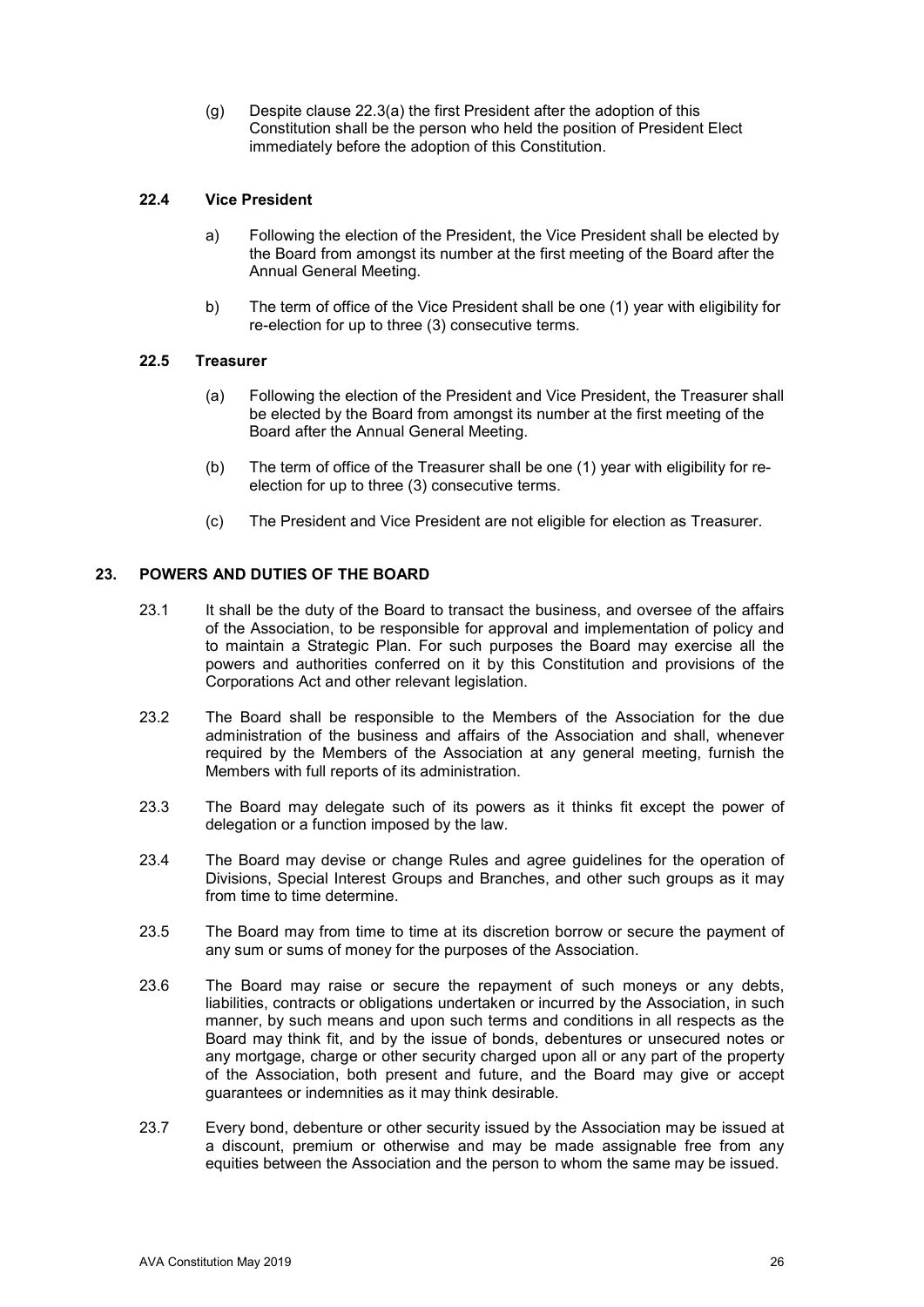- 23.8 A proper register shall be kept in accordance with the provisions of the Corporations Act of all mortgages and charges specifically affecting the property of the Association, and of all floating charges on the undertaking of any property of the Association.
- 23.9 All cheques, promissory notes, drafts, bills of exchange and other negotiable instruments and all receipts for money paid to the Association, shall be signed, drawn, accepted or otherwise executed as the case may be in such manner as the Board shall from time to time determine.
- 23.10 The Board shall, as required by the Corporations Act cause minutes to be made:
	- (a) of the names of Directors present at all meetings of the Board, and
	- (b) of all proceedings at all general meetings of the Association, and meetings of the Board.

Such minutes shall be signed as a true record by the Chairman of the meeting at which the proceedings were held or by the Chairman of the next succeeding meeting.

- 23.11 The Board may delegate to the Chief Executive Officer any of the powers exercisable by them upon such terms and conditions as they may think fit and may vary or revoke those powers.
- 23.12 Without limiting the provisions of the Corporations Act, all Directors, whether elected directly or appointed pursuant to clause 22.1(b) must exercise their power and discharge their duties in good faith and for a proper purpose in the best interests of the Association as a whole.
- 23.13 The Board shall adopt and maintain a Board Charter detailing the functions and responsibilities of the Board which:
	- (a) is consistent with the provisions of this Constitution;
	- (b) complies with the Corporations Act; and
	- (c) distinguishes Board functions from those appropriately delegated to management including the specific powers and responsibilities of the President, the Chairman of the Board, and the CEO.

# **24. PROCEEDINGS OF THE BOARD**

- 24.1 The Board may elect the President or Vice President to the position of Chairman of the Board as it sees fit.
- 24.2 Four (4) Members of the Board shall form a quorum and no business shall be transacted at any meeting of the Board unless a quorum of Directors is personally present.
- 24.3 The Board may direct that a ballot be taken on any matter.
- 24.4 In the event of the Chairman, as elected under clause 24.1, being absent from any meeting of the Board the meeting shall appoint its own Chairman from the Directors then present fifteen (15) minutes after the advertised commencement time of that meeting.
- 24.5 Questions arising at any meeting of the Board shall be decided by a majority of votes and each Director present shall have one (1) vote.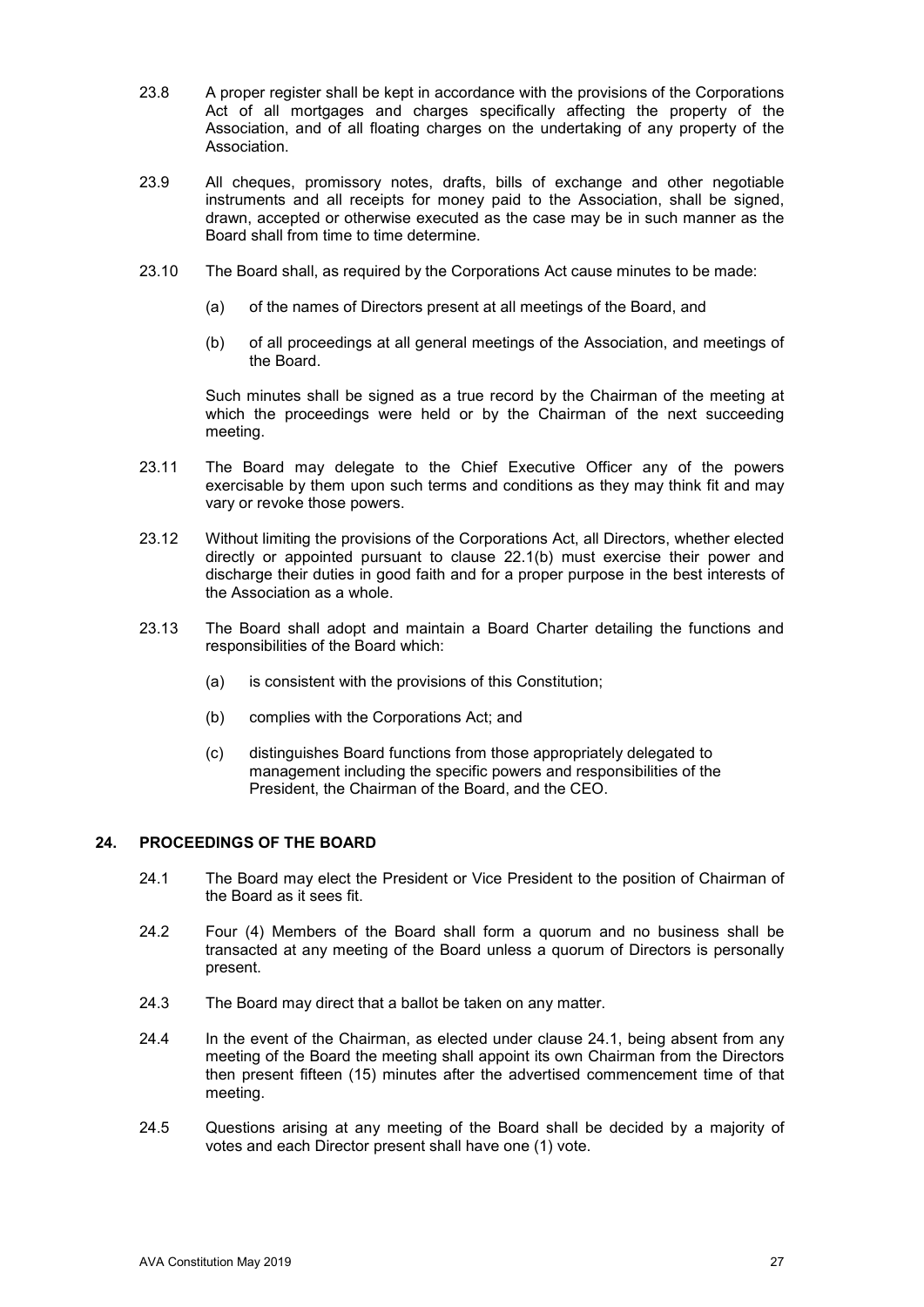- 24.6 Any resolution in writing howsoever signed (including pursuant to the Electronic Transactions Act 2000 NSW) by a majority of the Board shall be as valid and as effectual as if it had been passed at a meeting of the Board duly called and convened. Directors shall indicate their agreement or non-agreement to the resolution. Such written resolution (described in the Act as a circulating resolution and sometimes also known as an out of sessions resolution) may be distributed in person, by post, by email or other electronic means and will be deemed to be resolved at the time a majority of the Board has signed, or electronically signified approval of, the resolution. Any such resolution shall be included in the Minutes of the next meeting of the Board.
- 24.7 For the purpose of this Constitution the contemporaneous linking together in oral communication by telephone, audio-visual or other instantaneous means ("telecommunication meeting") of a number of the Directors, not less than a quorum, is deemed to constitute a meeting of the Directors. All the provisions in this Constitution relating to a meeting of the Board apply to a telecommunication meeting in so far as they are not inconsistent with the provisions of this clause. The following provisions apply to a telecommunication meeting:
	- (a) all the Directors for the time being entitled to receive notice of a meeting of the Board are entitled to receive notice of a telecommunication meeting
	- (b) all the Directors participating in the meeting must be linked by telephone, audio-visual or other instantaneous means for the purpose of the meeting
	- (c) notice of the meeting may be given by telephone or other electronic means
	- (d) at the commencement of the meeting each Director taking part in the meeting is deemed to be present for the entirety of the meeting, and
	- (e) at the commencement of the meeting, and at the end of the meeting unless earlier withdrawal was advised, each Director must announce his or her presence to all the other Directors taking part in the meeting.
- 24.8 The President, Vice President or Company Secretary shall convene a meeting of the Board to be held immediately upon the close of the Annual General Meeting for the purposes of:
	- (a) conducting the elections for the positions of President, Vice President and Treasurer if required;
	- (b) any other matters properly dealt with by the Board.

#### **25. CHIEF EXECUTIVE OFFICER**

- 25.1 The Board may from time to time appoint a Chief Executive Officer for such periods and on such terms as they think fit and subject to the terms of any agreement entered into in any particular case and may revoke any such appointment subject to the provisions of the law.
- 25.2 The Chief Executive Officer shall, subject to the terms of any agreement entered into in any particular case, receive such remuneration as the Board may determine.
- 25.3 The Board employs the Chief Executive Officer and may delegate to the CEO such of its powers and authorities as it deems fit from time to time including the delegation to employ staff. All employees of the Association including those at Divisional, Special Interest Group, Board Approved Group and Branch level are employees of the Australian Veterinary Association Limited.
- 25.4 The Chief Executive Officer shall not be entitled to cast a vote at any meeting of the Board.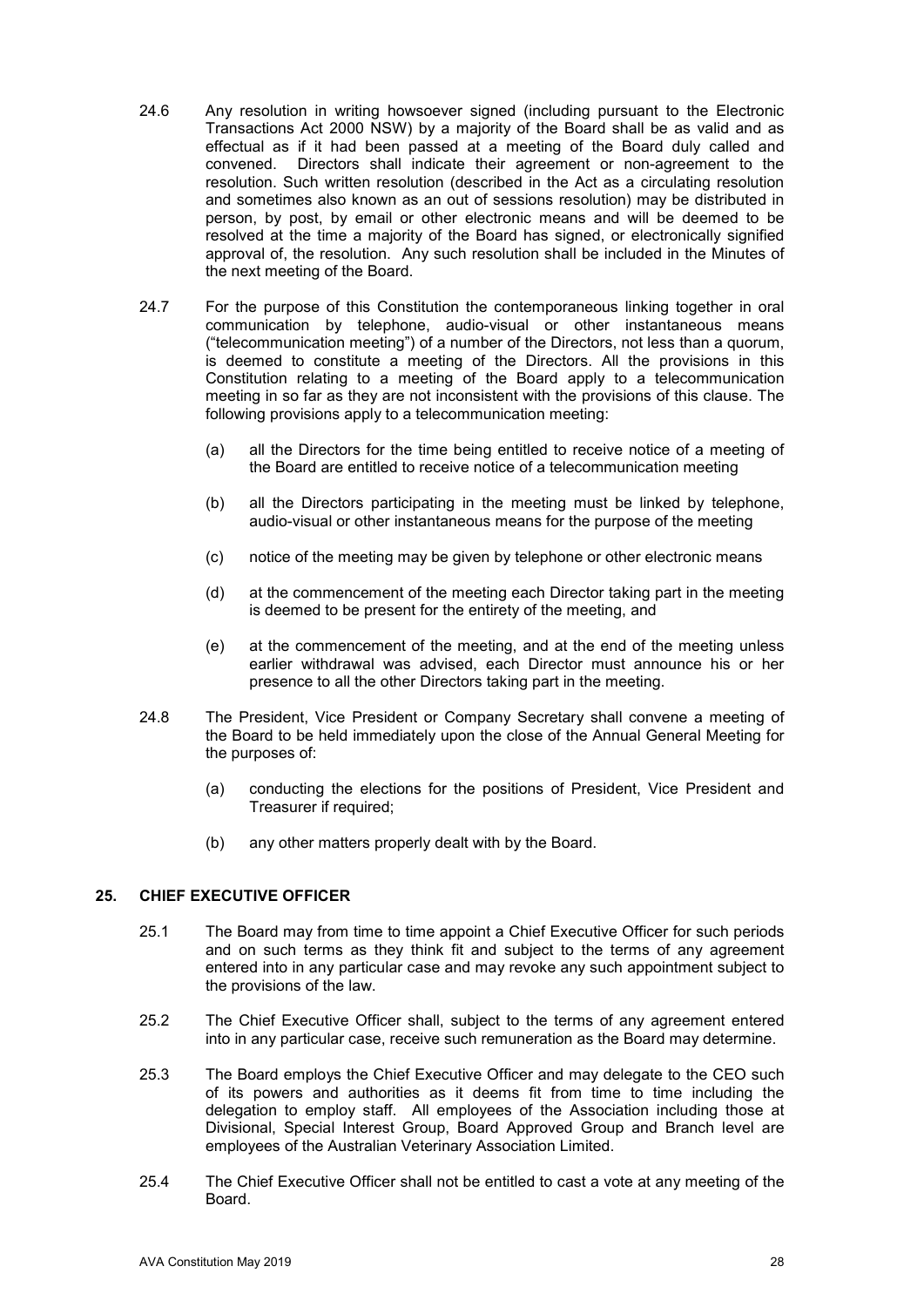### **26. COMPANY SECRETARY**

26.1 The Company Secretary shall be appointed by the Board in accordance with the Corporations Act and be remunerated at such level as the Board may determine. The Board also has the power to remove any Company Secretary so appointed.

# **27. STAFF**

27.1 Nothing in this Constitution precludes the Association from employing Members in any capacity provided that the terms and conditions of such employment and the salary payable there under are on commercial arms length terms.

### **28. COMMON SEAL**

- 28.1 The Board shall provide for the safe custody of the Seal which shall only be used by the authority of the Board and every instrument to which the seal is affixed shall be signed by one (1) Director and shall be counter-signed by the Chief Executive Officer, Company Secretary or by some other person appointed by the Board for the purpose.
- 28.2 The Company Secretary shall keep a seal register and each use of the Company Seal will be noted in the register and in the minutes of the succeeding Board meeting.

### **29. ACCOUNTS**

- 29.1 The Board shall ensure that the Association does not employ its funds in the provision of loans or other forms of financial assistance to Members.
- 29.2 The Board shall cause proper accounting and other records to be kept and shall distribute copies of balance sheets as required by the Corporations Act and shall from time to time determine whether and to what extent and at what times and places and under what conditions or regulations the accounting and other records of the Association or any of them shall be open to the inspection of Members. No nonmember shall have any right of inspecting any account or book or paper of the Association except as conferred by statute or otherwise by the Board or by the Association in general meeting.

#### **30. LOGO**

- 30.1 The Association's official logo is available from the Association and may only be used in accordance with this clause 30.
- 30.2 The Association's official logo may be used by Members and other organisations on a non-exclusive basis and any use of the Association's official logo shall be on such terms and conditions as determined by the Board from time to time.

## **31. AUDIT**

- 31.1 At least once in every twelve (12) month period the accounts of the Association shall be examined and the correctness of the profit and loss account and balance sheet ascertained by one (1) or more Auditors.
- 31.2 Auditors of the Association shall be appointed, and may be removed and their rights and duties regulated, in accordance with the provisions of the Corporations Act.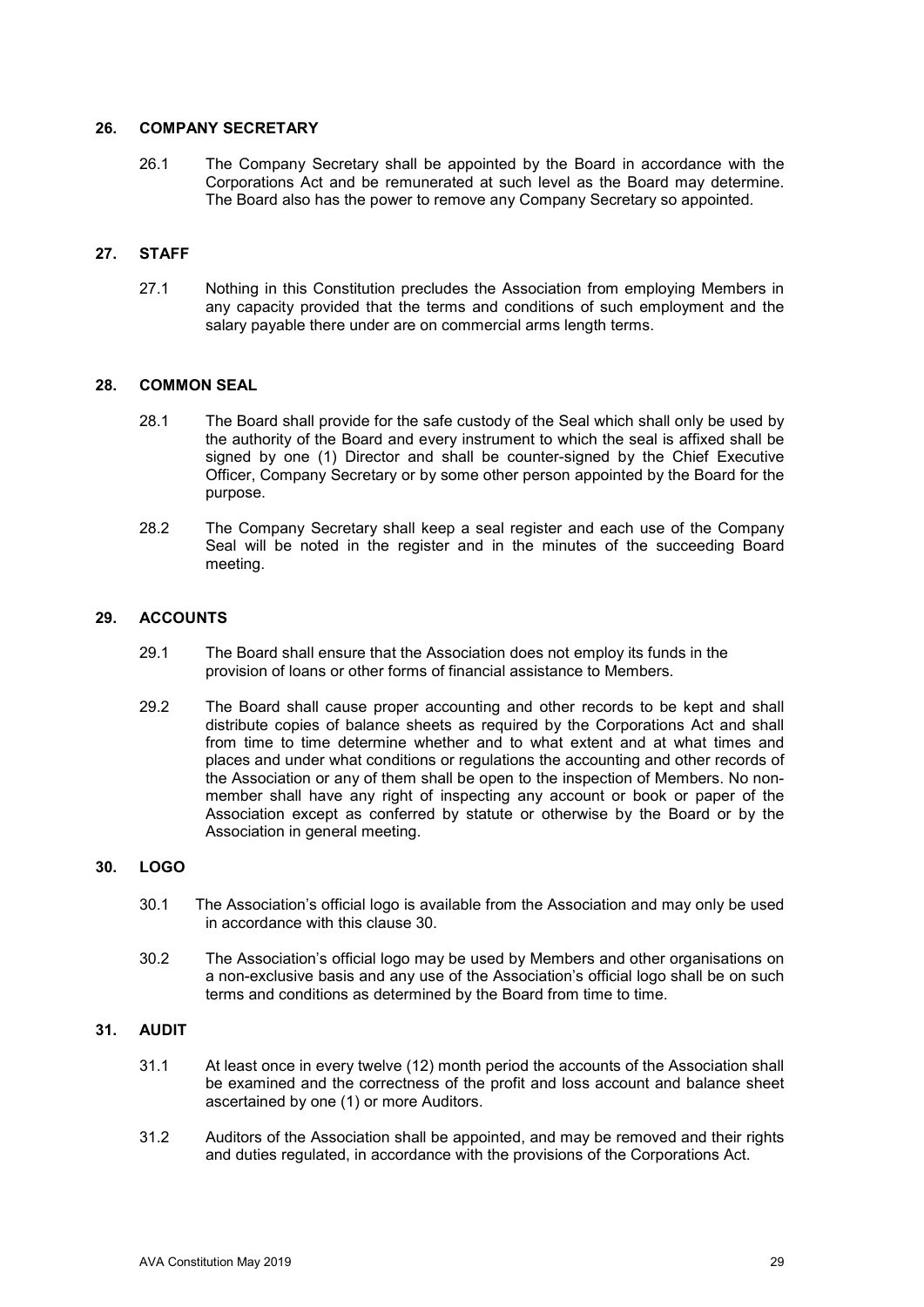31.3 Every account of the Board when audited and approved by a general meeting shall be conclusive except as regards any error discovered therein within three (3) months next after the approval thereof. Whenever any error is discovered within that period the account shall forthwith be corrected and thenceforth shall be conclusive.

# **32. NOTICES**

- 32.1 Except as required by clause 17.3, any notice to a Member required to be given under the Act or this Constitution of the Association must be:
	- (a) in writing; and
	- (b) given to the Member by any one or more of the following methods:
		- (i) by Electronic Communication;
		- (ii) published on the Association's website provided that the Association notifies the Member:
			- A that the notice is available; and
			- B. how the Member may access the notice.
		- (iii) by public advertisement in the official journal of the Association;
		- (iv) personally;
		- (v) by sending it by post to the address for the member in the register of Members or the alternative address (if any) nominated by the Member, and otherwise to the recipient's last known place of residence or business; or
		- (vi) by sending it to the fax number (if any) nominated by the Member.
- 32.2 Any notice to the Association from a Member required to be given under the Act or this Constitution of the Association must be:
	- (a) in writing; and
	- (b) given to the Association by personal delivery (in which case receipt by the Secretary shall constitute proper delivery) or by sending it by post to the registered address of the Association."
- 32.3 Any notice sent by:
	- a) post is taken to be given on the third business day after it is posted (if to an address within Australia) or seven business days after it is posted (if to an address outside Australia); and
	- b) fax or an Electronic Communication or other electronic message is taken to be given on the same day if it is transmitted on a business day by 5:00pm AEST and otherwise on the next business day.
- 32.4 The non-receipt of a notice of meeting of Members shall not invalidate any meeting of Members held pursuant to such notice.
- 32.5 Where a specific number of days' notice, or notice extending over any other period, is required to be given, the day of service or deemed service of the notice shall be excluded from, and the day upon which such notice would expire shall be included in such number of days or other period unless otherwise provided by this constitution or by statute.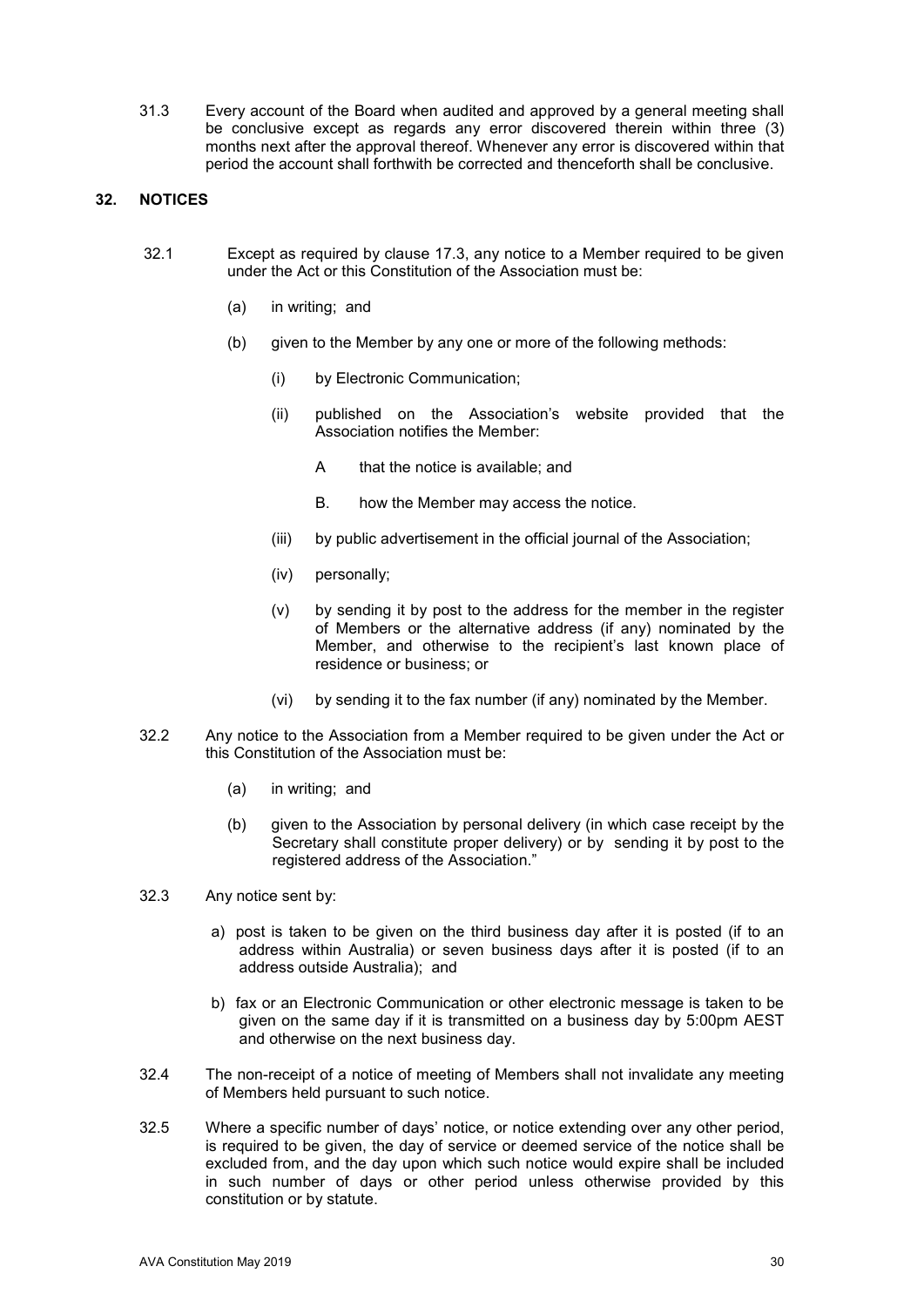- 32.6 Subject to the Act, the signature to any notice given by the Association may be written, printed or typed.
- 32.7 Notices may be given by means of an Electronic Communication if at the time the information was given it was reasonable to expect that the information would be readily accessible so as to be usable for subsequent reference.
- 32.8 Any Member who has failed to lodge an address for registration in the books of the Association, or to which all notices and documents of the Association may be served or sent, shall not be entitled to receive notices."

#### **33. INDEMNITY**

- 33.1 Subject to the provisions of the Corporations Act every Director and every other officer for the time being of the Association and any person (whether an officer of the Association or not) employed by the Association shall be indemnified out of the funds of the Association against all liability incurred by that person as such Director, officer or other person in defending any proceedings whether civil or criminal in which judgement is given in favour of that person or in which that person is acquitted or in connection with any application under the Corporations Act in which relief is granted to that person by the Court.
- 33.2 Subject to the Corporations Act every Director and every other officer or employee of the Association shall be indemnified out of the funds of the Association against all costs, losses and expenses which that person may incur or become liable to pay by reason of any act or thing properly done by that person in the discharge of the duties of that person as such Director, officer or employee as the case may be.
- 33.3 No Member of a committee or trustee of the Association shall be liable for any other Member of a committee, trustee or officer of the Association, or for joining in any receipt or other act for the sake of conformity or for any loss or expense happening to the Association unless the same happen through the wilful act or default of the particular Member of a committee, trustee or officer of the Association.

#### **34. INSURANCE**

- 34.1 Subject to the Corporations Act, the Association may pay a premium for a contract insuring a person who is holding or has held office as an Officer, and acting in that capacity, against:
	- (a) costs and expenses in defending any proceedings, whether civil or criminal, whatever their outcome, or
	- (b) a liability arising from negligence or other conduct.
- 34.2 The Association shall not pay, nor agree to pay, a premium for acting in that capacity, against a liability (other than one for legal costs) arising out of:
	- (a) conduct involving a wilful breach of duty in relation to the Association, or
		- (c) a contravention of section 182 or section 183 of the Corporations Act.